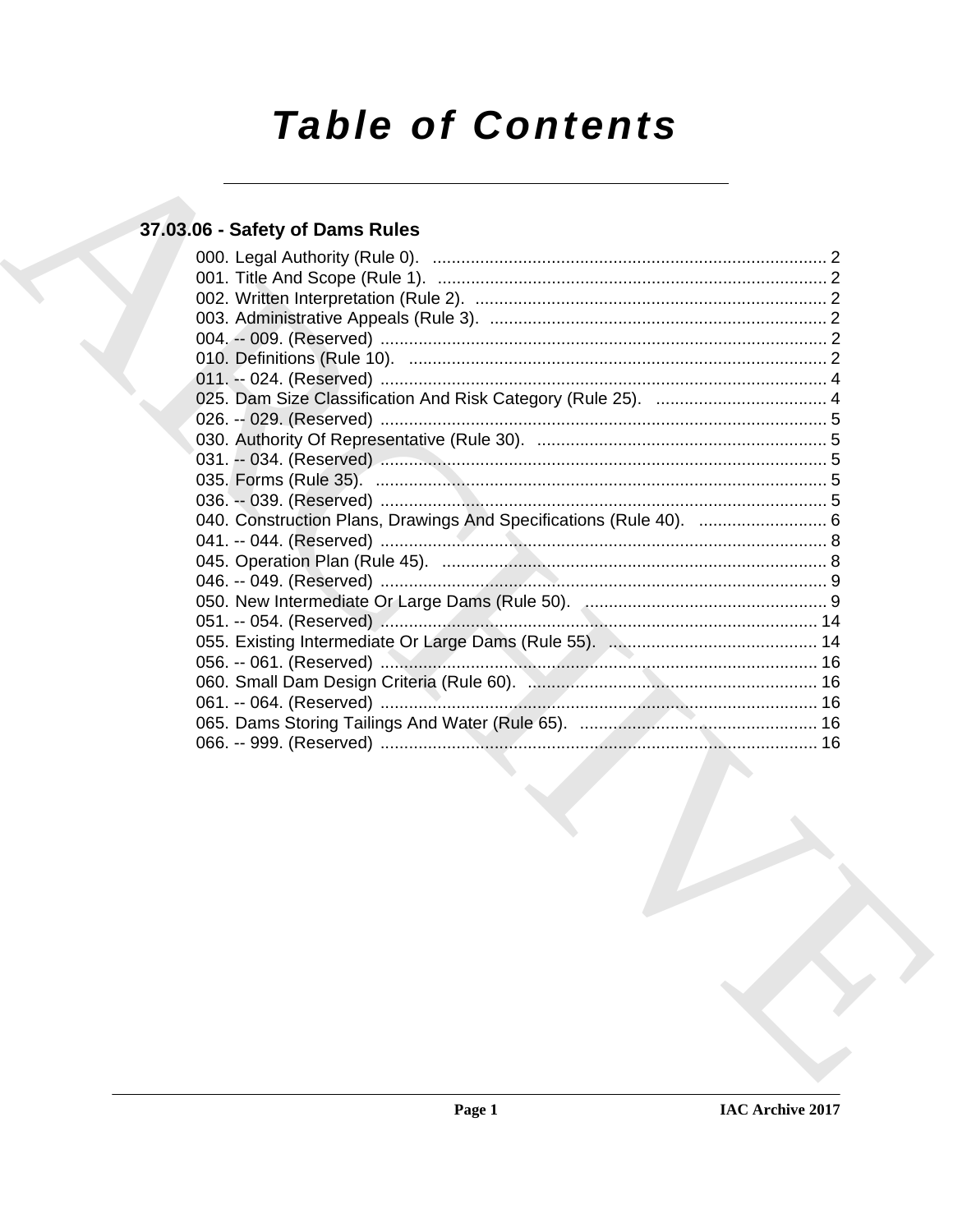#### **IDAPA 37 TITLE 03 CHAPTER 06**

#### **37.03.06 - SAFETY OF DAMS RULES**

#### <span id="page-1-1"></span><span id="page-1-0"></span>**000. LEGAL AUTHORITY (RULE 0).**

These rules are adopted pursuant to Chapter 17, Section 42-1714, Idaho Code, and implement the provisions of Sections 42-1709 through 42-1721, Idaho Code. (7-1-93)

#### <span id="page-1-2"></span>**001. TITLE AND SCOPE (RULE 1).**

$$
01. Title. (7-1-93)
$$

$$
02. Scope. (7-1-93)
$$

**CHAPTER OF**<br> **CHARCHIVE CHAPTER CHAPTER OF CHAPTER CHAPTER CHAPTER CHAPTER CHAPTER CHAPTER CHAPTER CHAPTER CHAPTER CHAPTER CHAPTER CHAPTER CHAPTER CHAPTER CHAPTER CHAPTER CHAPTER CHAPTER CHAPTER CHAPTER CHAPTER CHAPTER C a.** The requirements that follow are intended as a guide to establish acceptable standards for construction and to provide guidelines for safety evaluation of new or existing dams. The rules apply to all new dams, to existing dams to be enlarged, altered or repaired, and maintenance of certain existing dams, as specifically provided in the rules. The Director will evaluate any deviation from the standards hereinafter stated as they pertain to the safety of any given dam. The standards are not intended to restrict the application of other sound engineering design principles. Engineers are encouraged to submit new ideas which will advance the state of the art and provide<br>for the public safety. (7-1-93) for the public safety.

**b.** Under no circumstances shall these rules be construed to deprive or limit the Director of the Department of Water Resources of any exercise of powers, duties and jurisdiction conferred by law, nor to limit or restrict the amount or character of data, or information which may be required by the Director from any owner of a dam for the proper administration of the law. State sovereignty as expressed in Policy 1A of the adopted State Water Plan for independent review and approval of dam construction, operation and maintenance will not be waived due to any overlapping jurisdiction from federal agencies. (7-1-93)

#### <span id="page-1-3"></span>**002. WRITTEN INTERPRETATION (RULE 2).**

#### <span id="page-1-4"></span>**003. ADMINISTRATIVE APPEALS (RULE 3).**

Any owner who is aggrieved by a determination or order of the Director may request a hearing pursuant to the provisions of Section 42-1701A(3), Idaho Code, and the Department's adopted Rules of Procedure. (7-1-93) provisions of Section  $42-1701A(3)$ , Idaho Code, and the Department's adopted Rules of Procedure.

#### <span id="page-1-5"></span>**004. -- 009. (RESERVED)**

#### <span id="page-1-12"></span><span id="page-1-6"></span>**010. DEFINITIONS (RULE 10).**

Unless the context otherwise requires, the following definitions govern these rules. (7-1-93)

<span id="page-1-7"></span>**01. Active Storage**. The water volume in the reservoir stored for irrigation, water supply, power generation, flood control, or other purposes but does not include flood surcharge. Active storage is the total reservoir capacity in acre-feet, less the inactive and dead storage. (7-1-93) capacity in acre-feet, less the inactive and dead storage.

<span id="page-1-8"></span>**02. Alterations, Repairs or Either of Them**. Only such alterations or repairs as may directly affect the safety of the dam or reservoir, as determined by the Director. Alterations, repairs does not include routine maintenance items. (See Rule Subsections 055.02.a. and 055.02.b.) (7-1-93) maintenance items. (See Rule Subsections 055.02.a. and 055.02.b.)

**03. Appurtenant Structures**. Ancillary features (e.g. outlets, tunnels, gates, valves, spillways, auxiliary barriers) used for operation of a dam, which are owned by the dam owner or the owner has responsible control.  $\sqrt{(7-1-93)}$ 

<span id="page-1-11"></span><span id="page-1-10"></span><span id="page-1-9"></span>**04. Board**. The Idaho Water Resource Board. (7-1-93)

**05. Certificate of Approval**. A certificate issued by the Director for all dams listing restrictions imposed by the Director, and without which no new dams shall be allowed by the owner to impound water. A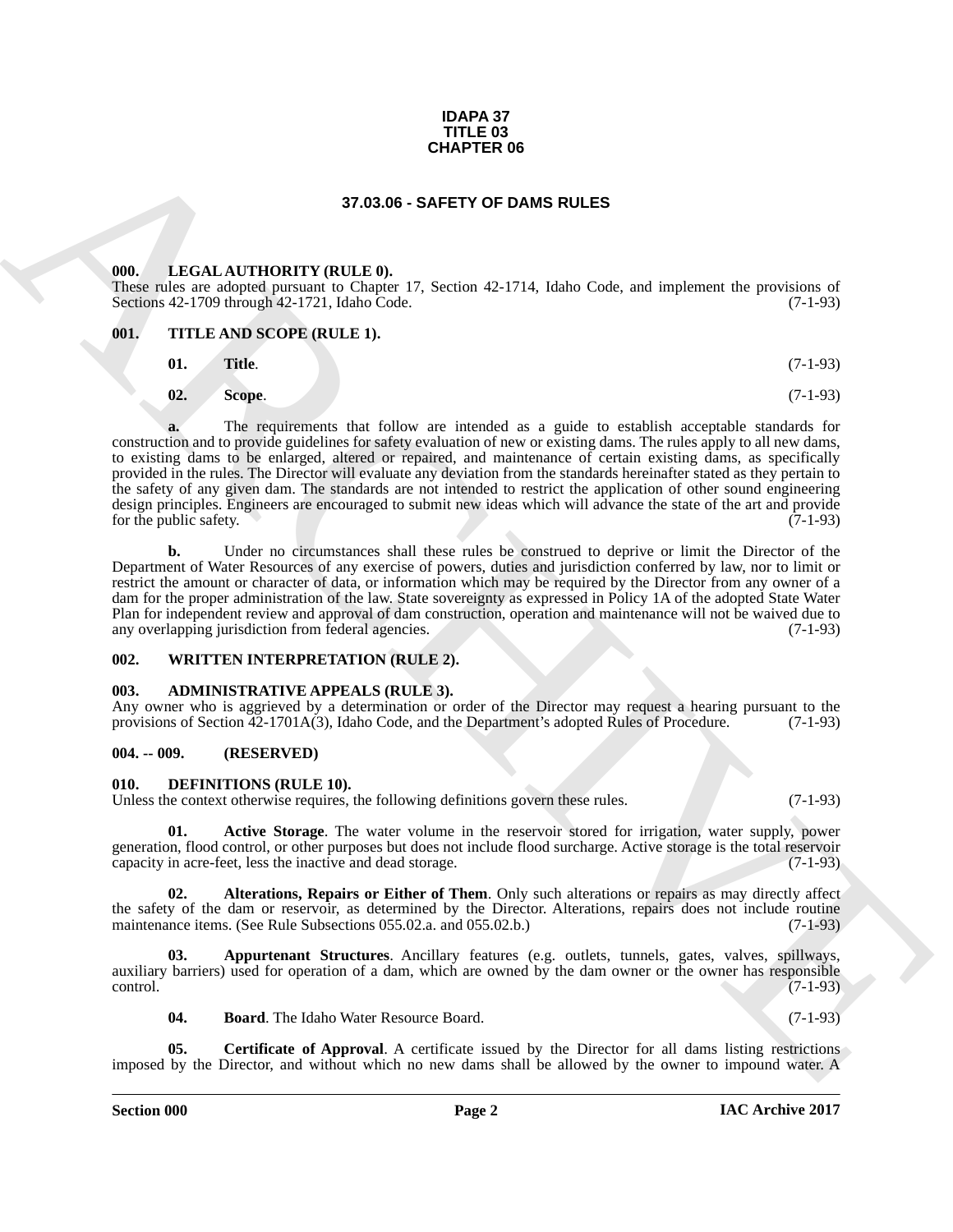| <b>IDAHO ADMINISTRATIVE CODE</b>     | IDAPA 37.03.06              |
|--------------------------------------|-----------------------------|
| <b>Department of Water Resources</b> | <b>Safety of Dams Rules</b> |

<span id="page-2-0"></span>certificate of approval is also required for existing dams before impoundment of water is authorized. (7-1-93)

**Example for Weight Resources** <br>
Surface of **Surface Control** and the saiding base between input section we will be able to control and the same of the same of the same of the same of the same of the same of the same of t **06. Dam**. Any artificial barrier together with appurtenant works, which is or will be ten (10) feet or more in height or has or will have an impounding capacity at maximum storage elevation of fifty (50) acre-feet or more. Height of a dam is defined as the vertical distance from the natural bed of the stream or watercourse at the downstream toe of the barrier, as determined by the Director, or from the lowest elevation of the outside limit of the barrier, if it is not across a stream channel or watercourse, to the maximum water storage elevation. ( barrier, if it is not across a stream channel or watercourse, to the maximum water storage elevation.

<span id="page-2-11"></span>**07. Small Dams**. Artificial barriers twenty (20) feet or less in height that are capable of storing less than one hundred (100) acre-feet of water. (7-1-93)

<span id="page-2-9"></span>**08. Intermediate Dams**. Artificial barriers more than twenty (20) feet, but less than forty (40) feet in height, or are capable of storing one hundred (100) acre-feet or more, but less than four thousand (4,000) acre-feet of water. (7-1-93)

**09.** Large Dams. Artificial barriers forty (40) feet or more in height or are capable of storing four (4,000) acre-feet or more of water. thousand  $(4,000)$  acre-feet or more of water.

<span id="page-2-10"></span><span id="page-2-4"></span>**10. Department Jurisdiction**. The following are not subject to department jurisdiction: (7-1-93)

**a.** Artificial barriers constructed in low risk areas as determined by the Director, which are six (6) feet height, regardless of storage capacity. or less in height, regardless of storage capacity.

**b.** Artificial barriers constructed in low risk areas as determined by the Director, which impound ten (10) acre-feet or less at maximum water storage elevation, regardless of height. (7-1-93)

**c.** Artificial barriers in a canal used to raise or lower water therein or divert water therefrom. (7-1-93)

**d.** Fills or structures determined by the Director to be designed primarily for highway or railroad (7-1-93) traffic.  $(7-1-93)$ 

**e.** Fills, retaining dikes or structures, which are under jurisdiction of the Department of Environmental Quality, designed primarily for retention and treatment of municipal, livestock, or domestic wastes, or sediment and wastes from produce washing or food processing plants.

**f.** Levees, that store water regardless of storage capacity. Levee means a retaining structure alongside a natural lake which has a length that is two hundred (200) times or more greater than its greatest height measured from the lowest elevation of the toe to the maximum crest elevation of the retaining structure. (7-1-93)

<span id="page-2-2"></span><span id="page-2-1"></span>**11. Days Used in Establishing Deadlines**. Calendar days including Sundays and holidays. (7-1-93)

**12. Dead Storage**. The water volume in the bottom of the reservoir stored below the lowest outlet and generally is not withdrawn from storage. (7-1-93)

<span id="page-2-5"></span><span id="page-2-3"></span>**13. Department**. The Idaho Department of Water Resources. (7-1-93)

**14. Design Evaluation**. The engineering analysis required to evaluate the performance of a dam relative to earthquakes, floods or other site specific conditions that are anticipated to affect the safety of a dam or operation of appurtenant facilities. (7-1-93)

<span id="page-2-6"></span>**15. Director**. The Director of the Idaho Department of Water Resources. (7-1-93)

<span id="page-2-8"></span><span id="page-2-7"></span>**16. Engineer**. A registered professional engineer, licensed as such by the state of Idaho. (7-1-93)

**17. Enlargement**. Any change in or addition to an existing dam or reservoir, which raises or may raise rstorage elevation of the water impounded by the dam. (7-1-93) the water storage elevation of the water impounded by the dam.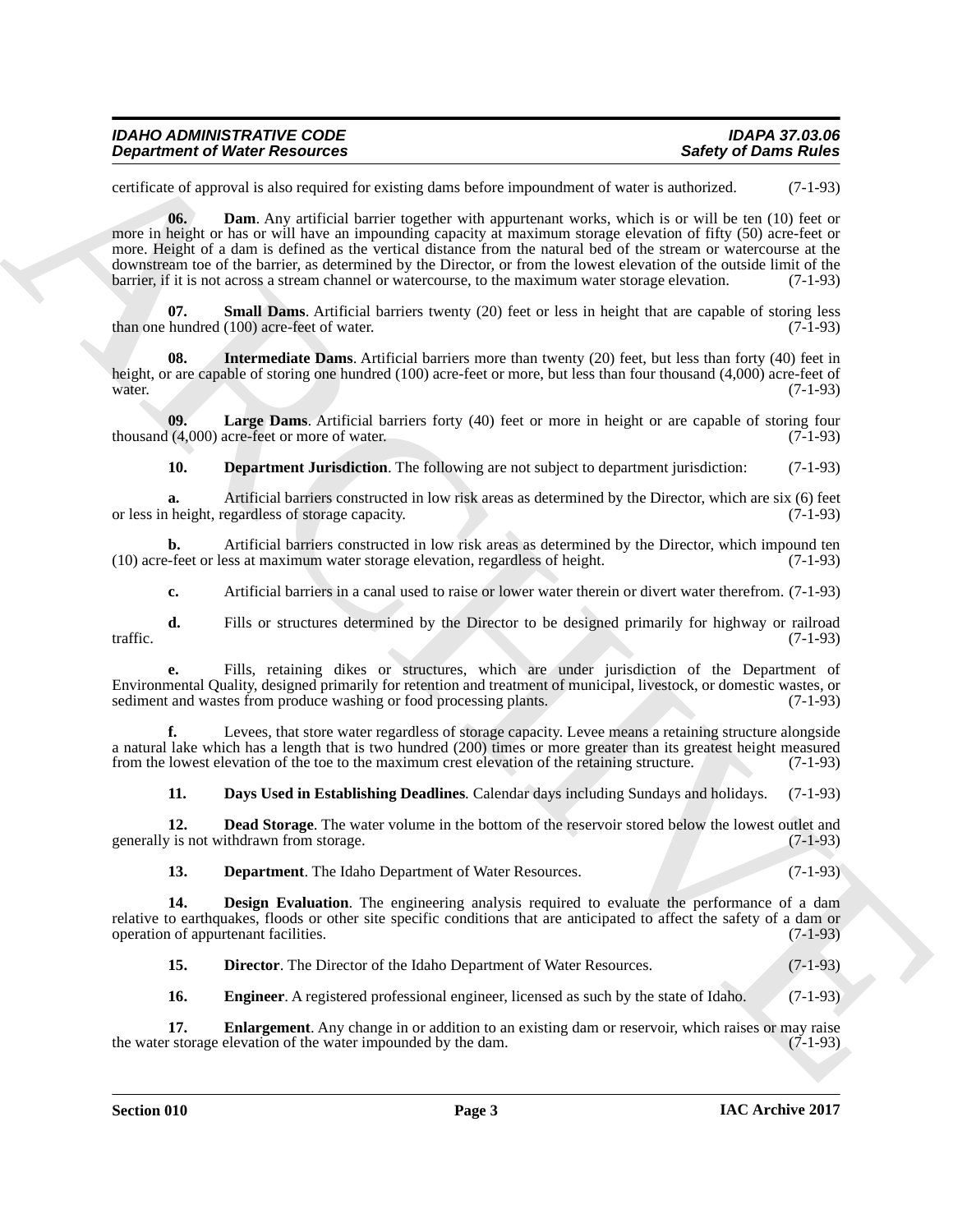| <b>IDAHO ADMINISTRATIVE CODE</b>     | IDAPA 37.03.06              |
|--------------------------------------|-----------------------------|
| <b>Department of Water Resources</b> | <b>Safety of Dams Rules</b> |

<span id="page-3-4"></span><span id="page-3-3"></span>**18. Factor of Safety**. A ratio of available shear strength to shear stress, required for stability. (7-1-93)

**Experiment of Nicker Resources**<br> **Surface of States Association**<br> **Surface of Exercise Association** Antibox deviation developement of exercise the space of Exercise<br> **ARCHIVES** SURFACE ASSOCIATES AND CONTINUES ARCHIVES A **19. Flood Surcharge**. A variable volume of water temporarily detained in the upper part of a reservoir, in the space (or part thereof) that is filled by excess runoff or flood water, above the maximum storage elevation. Flood surcharge cannot be retained either because of physical or administrative factors but is passed through the reservoir and discharged by the spillway(s) until the reservoir level has been drawn down to the maximum storage elevation. (7-1-93) elevation. (7-1-93)

<span id="page-3-7"></span><span id="page-3-6"></span><span id="page-3-5"></span>**20. Inflow Design Flood (IDF)**. The flood specified for designing the dam and appurtenant facilities.

(7-1-93)

**21. Maximum Credible Earthquake**. The largest earthquake that reasonably appears capable of gunder the conditions of the presently known geological environment. (7-1-93) occurring under the conditions of the presently known geological environment.

**22. Operation Plan**. A specific plan that will assure the project is safely managed for its intended purpose and which provides reservoir operating rule curves or specific limits and procedures for controlling inflow, storage, and/or release of water, diverted into, passed through or impounded by a dam. (7-1-93) storage, and/or release of water, diverted into, passed through or impounded by a dam.

**23. Owner**. Includes any of the following who own, control, operate, maintain, manage, hold the right and use water from the reservoir or propose to construct a dam or reservoir. (7-1-93) to store and use water from the reservoir or propose to construct a dam or reservoir.

<span id="page-3-8"></span>**a.** The state of Idaho and any of its departments, agencies, institutions and political subdivisions; (7-1-93)

**b.** The United States of America and any of its departments, bureaus, agencies and institutions; provided that the United States of America shall not be required to pay any of the fees required by Section 42-1713, Idaho Code, and shall submit plans, drawings and specifications as required by Section 42-1712, Idaho Code, for information purposes only; (7-1-93) information purposes only;

| $c_{\bullet}$ | Every municipal or quasi-municipal corporation.                                                     | $(7-1-93)$ |
|---------------|-----------------------------------------------------------------------------------------------------|------------|
| d.            | Every public utility;                                                                               | $(7-1-93)$ |
| е.            | Every person, firm, association, organization, partnership, business trust, corporation or company; | $(7-1-93)$ |

| The duly authorized agents, lessees, or trustees of any of the foregoing; |  | $(7-1-93)$ |
|---------------------------------------------------------------------------|--|------------|

**g.** Receivers or trustees appointed by any court for any of the foregoing. (7-1-93)

<span id="page-3-10"></span>**24. Reservoir**. Any basin which contains or will contain the water impounded by a dam. (7-1-93)

<span id="page-3-12"></span><span id="page-3-11"></span>**25. Storage Capacity**. The total storage in acre-feet at the maximum storage elevation. (7-1-93)

**26. Water Storage Elevation**. The maximum elevation of the water surface which can be obtained by the dam or reservoir. It is further defined as the storage level attained when the reservoir is filled to capacity (i.e. to the spillway crest) or an authorized storage level attained by installing flashboards to increase the reservoir capacity, or a specified upper storage limit, which is attained by operation of moveable gates that raises the reservoir to a controlled operating level. The maximum storage elevation is an equivalent term of water storage elevation. (7-1-93)

<span id="page-3-9"></span>**27. Release Capability**. The ability of a dam to pass excess water through the spillway(s) and outlet works and otherwise discharge. (7-1-93)

#### <span id="page-3-0"></span>**011. -- 024. (RESERVED)**

#### <span id="page-3-2"></span><span id="page-3-1"></span>**025. DAM SIZE CLASSIFICATION AND RISK CATEGORY (RULE 25).**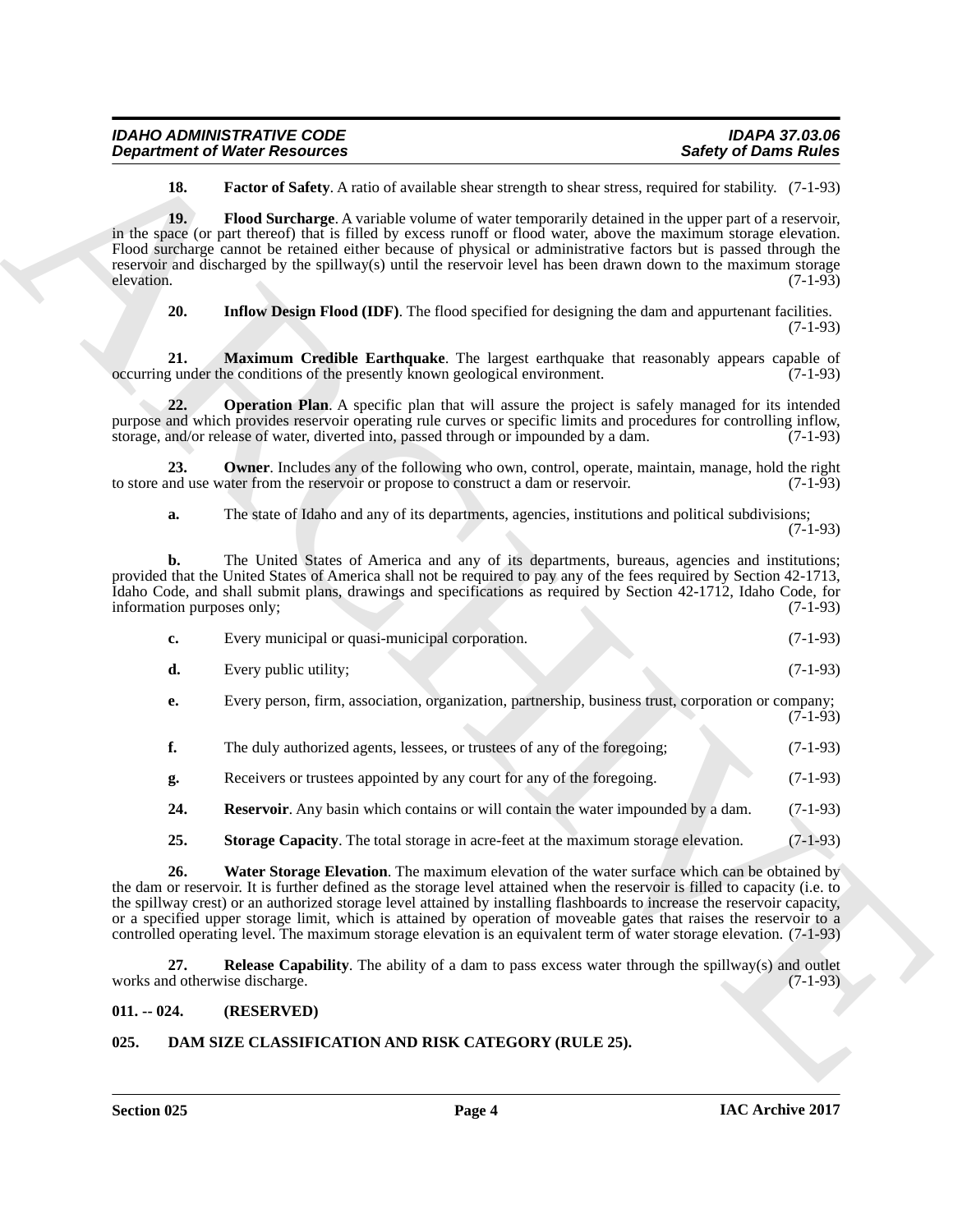<span id="page-4-8"></span><span id="page-4-7"></span>

| <b>Size Classification</b> | Height (ft)                           |     | <b>Storage Capacity</b>                            |  |
|----------------------------|---------------------------------------|-----|----------------------------------------------------|--|
| Small                      | 20 ft. or less                        | and | Less than 100 acre-ft.                             |  |
| Intermediate               | More than 20 ft. but less than 40 ft. | or  | 100 Acre-ft or more, but less than<br>4000 acre ft |  |
| Large                      | 40 ft. or more                        | or  | 4000 acre-ft., or more                             |  |

|                                    | <b>Size Classification</b>   | Height (ft)                                                                                                                                                                                        |            | <b>Storage Capacity</b>                                                                                                                                                                                                                                   |
|------------------------------------|------------------------------|----------------------------------------------------------------------------------------------------------------------------------------------------------------------------------------------------|------------|-----------------------------------------------------------------------------------------------------------------------------------------------------------------------------------------------------------------------------------------------------------|
|                                    | Small                        | 20 ft. or less                                                                                                                                                                                     | and        | Less than 100 acre-ft.                                                                                                                                                                                                                                    |
|                                    | Intermediate                 | More than 20 ft. but less than 40 ft.                                                                                                                                                              | or         | 100 Acre-ft or more, but less than<br>4000 acre ft                                                                                                                                                                                                        |
|                                    | Large                        | 40 ft. or more                                                                                                                                                                                     | or         | 4000 acre-ft., or more                                                                                                                                                                                                                                    |
| $\mathbf{02.}$<br>flow conditions. |                              |                                                                                                                                                                                                    |            | $(7-1-93)$<br>Risk Category. The following table describes categories of risk used by the Department to classify<br>losses and damages anticipated in down-stream areas, that could be attributable to failure of a dam during typical                    |
| <b>Risk Category</b>               |                              | <b>Dwellings</b>                                                                                                                                                                                   |            | <b>Economic Losses</b>                                                                                                                                                                                                                                    |
| Low                                |                              | No permanent structures for human habitation.                                                                                                                                                      | or values. | Minor damage to land, crops, agricultural,<br>commercial or industrial facilities,<br>transportation, utilities or other public facilities                                                                                                                |
| Significant                        | of 2 ft. per second or less. | No concentrated urban development, 1 or more<br>permanent structures for human habitation<br>which are potentially inundated with flood<br>water at a depth of 2 ft. or less or at a velocity      |            | Significant damage to land, crops, agricultural,<br>commercial or industrial facilities, loss of use<br>and/or damage to transportation, utilities or<br>other public facilities or values.                                                               |
| High                               | second.                      | Urban development, or any permanent structure<br>for human habitation which are potentially<br>inundated with flood water at a depth of more<br>than 2 ft. or at a velocity of more than 2 ft. per |            | Major damage to land, crops, agricultural,<br>commercial or industrial facilities, loss of use<br>and/or damage to transportation, utilities or<br>other public facilities or values.                                                                     |
|                                    |                              |                                                                                                                                                                                                    |            | $(7-1-93)$                                                                                                                                                                                                                                                |
| 03.<br>of a new or existing dam.   |                              |                                                                                                                                                                                                    |            | Determination of Size and Risk Category. The Director shall determine the size and risk category<br>$(7-1-93)$                                                                                                                                            |
| $026. - 029.$                      | (RESERVED)                   |                                                                                                                                                                                                    |            |                                                                                                                                                                                                                                                           |
| 030.                               |                              | AUTHORITY OF REPRESENTATIVE (RULE 30).<br>authority to represent the owner shall be filed with the plans, drawings and specifications.                                                             |            | When plans, drawings and specifications are filed by another person on behalf of an owner, written evidence of<br>$(7-1-93)$                                                                                                                              |
| $031. - 034.$                      | (RESERVED)                   |                                                                                                                                                                                                    |            |                                                                                                                                                                                                                                                           |
| 035.<br>Form 1712.                 | FORMS (RULE 35).             |                                                                                                                                                                                                    |            | Forms required by these rules are available from the Department to interested parties upon request. Construction of a<br>small dam requires the filing of Form 1710 and construction of an intermediate or large dam requires the filing of<br>$(7-1-93)$ |
|                                    |                              |                                                                                                                                                                                                    |            |                                                                                                                                                                                                                                                           |

#### <span id="page-4-6"></span><span id="page-4-0"></span>**026. -- 029. (RESERVED)**

#### <span id="page-4-5"></span><span id="page-4-1"></span>**030. AUTHORITY OF REPRESENTATIVE (RULE 30).**

#### <span id="page-4-2"></span>**031. -- 034. (RESERVED)**

#### <span id="page-4-9"></span><span id="page-4-4"></span><span id="page-4-3"></span>**035. FORMS (RULE 35).**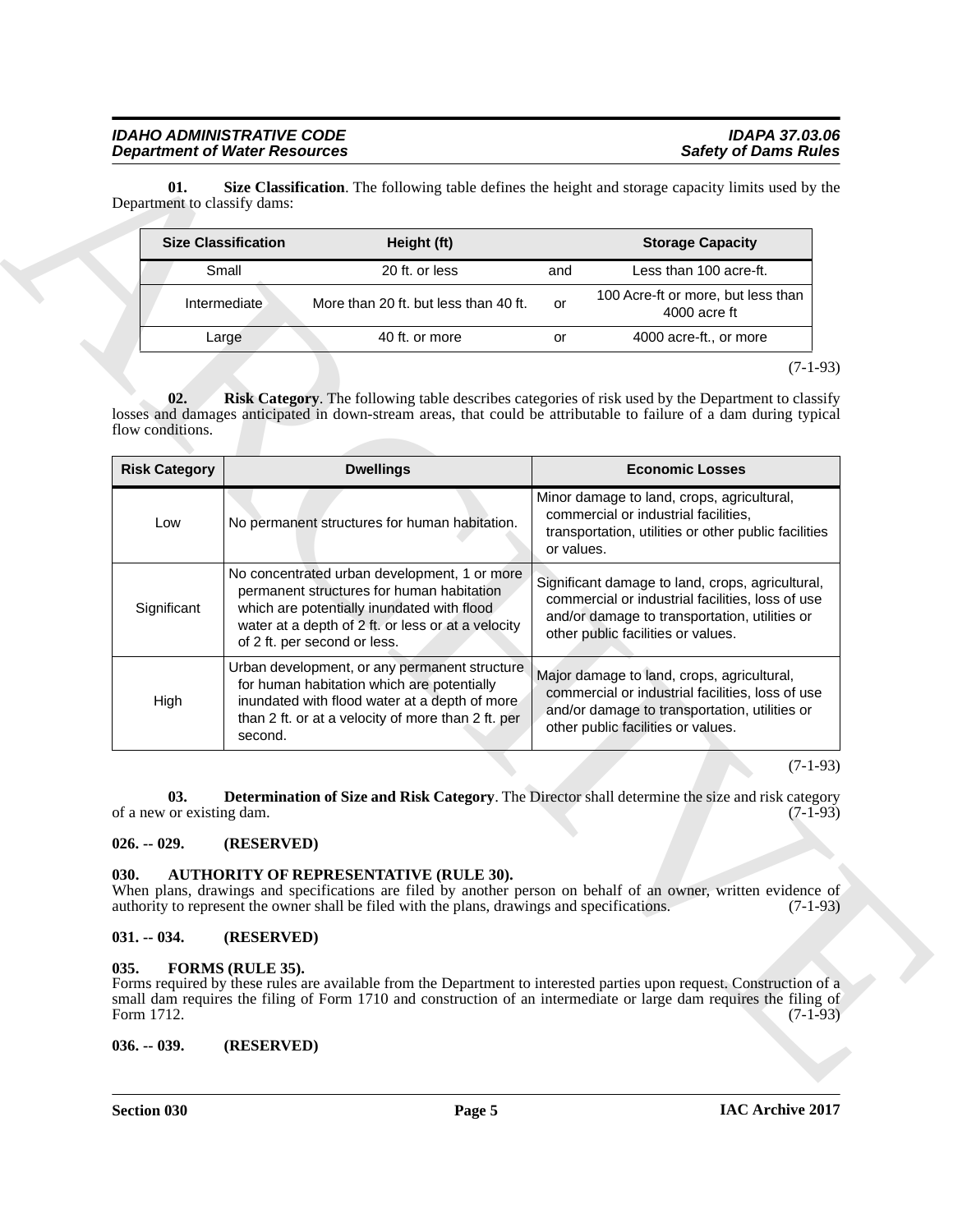| <b>IDAHO ADMINISTRATIVE CODE</b>     | <b>IDAPA 37.03.06</b>       |
|--------------------------------------|-----------------------------|
| <b>Department of Water Resources</b> | <b>Safety of Dams Rules</b> |

<span id="page-5-1"></span><span id="page-5-0"></span>**040. CONSTRUCTION PLANS, DRAWINGS AND SPECIFICATIONS (RULE 40).**

The following provisions shall apply in submitting plans, drawings and specifications. (7-1-93)

<span id="page-5-6"></span>**01. Submission of Duplicate Plans, Drawings and Specifications**. Any owner who shall desire to construct, enlarge, alter or repair any intermediate or large dam, shall submit duplicate plans, drawings and specifications prepared by an engineer for the proposed work to the Director with required fees. The Director may, however, require the submittal of plans, drawings and specifications prior to the construction of any dam. (7-1-93)

<span id="page-5-2"></span>**02. Applying for and Obtaining Written Approval**. Construction of a new dam or enlargement, alteration or repairs on existing dams shall not be commenced until the owner has applied for and obtained written approval of the plans, drawings and specifications. Alteration or repairs do not include routine maintenance for which prior approval is not required. (See Rule Subsections 055.02.a and 055.02.b) (7-1-93)

<span id="page-5-4"></span>**03. Plans Shall Be Prepared on a Good Quality Vellum or Mylar**. Transparent copies reproducible by standard duplicating processes, if accurate, legible and permanent, will be accepted. Plans may initially be submitted in the form of nonreproducible paper prints. After reviewing the plans, the Director will notify the owner of any required changes. (7-1-93) any required changes.

<span id="page-5-5"></span><span id="page-5-3"></span>**04. Preparation and Submission of Plans**. Plans and drawings shall be of a sufficient scale with an adequate number of views showing proper dimensions, so that the plans and drawings may be readily interpreted and<br>so that the structure and appurtenances can be built in conformance with the plans and drawings. (7-1-93) so that the structure and appurtenances can be built in conformance with the plans and drawings.

**Experimental Of New York Details and Scheme of New York Details and Scheme of New York David Taken<br>
U.B., C. (1998) The Laboratory of New York Details and Scheme of New York David Taken<br>
The Laboratory provides and Speci 05. Information Included with Plans**. Plans for new dams shall include the following information and plans for enlargement, alteration or repair of an existing dam shall include as much of the following information as required by the Director to adequately describe the enlargement, alteration or repair and the affect on the existing dam<br>or its appurtenant facilities: (7-1-93) or its appurtenant facilities:

**a.** A topographic map of the dam site showing the location of the proposed dam by section, township e, and location of spillway, outlet works, and all borings, test pits, borrow pits; (7-1-93) and range, and location of spillway, outlet works, and all borings, test pits, borrow pits;

**b.** A profile along the dam axis showing the locations, elevations, and depths of borings or test pits, (7-1-93) including logs of bore holes and/or test pits;

**c.** A maximum cross-section of the dam showing elevation and width of crest, slopes of upstream and downstream faces, thickness of riprap, zoning of earth embankment, location of cutoff and bonding trenches, elevations, size and type of outlet conduit, valves, operating mechanism and dimensions of all other essential structural elements such as cutoff walls, filters, embankment zones, etc.; (7-1-93)

**d.** Detailed drawings showing plans, cross and longitudinal sections of the outlet conduits, valves and for operating the same, and trash racks; controls for operating the same, and trash racks;

**e.** A curve or table showing the capacity of the reservoir in acre-feet vs gauge height (referenced to a common project datum) of the reservoir storage level, and the computations used in making such determinations. (7-1-93)

**f.** A curve or table showing the outlet discharge capacity in cubic feet per second vs gauge height of storage level, and the equation used in making such determination: (7-1-93) reservoir storage level, and the equation used in making such determination;

**g.** A curve showing the spillway discharge capacity in cubic feet per second vs gauge height of the reservoir or flood surcharge level above the spillway crest and the equation used in making such determinations;

(7-1-93)

**h.** Detailed drawings of spillway structure(s), cross-sections of the channel heading to and from the spillway and a spillway profile; (7-1-93)

**i.** Plans for flow measuring devices capable of providing an accurate determination of the flow of the stream above and below the reservoir, and a permanent reservoir or staff gauge near the outlet of the reservoir plainly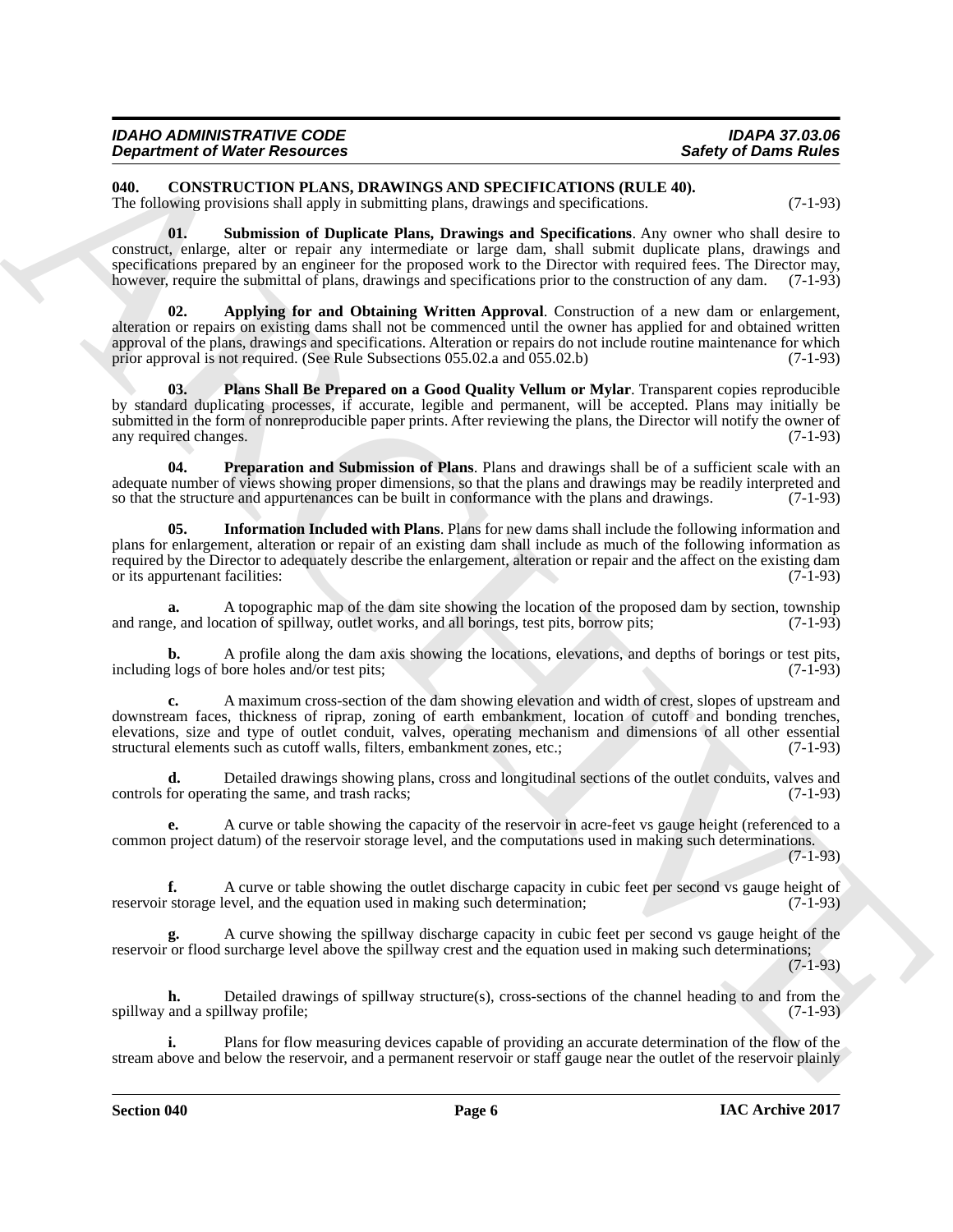| <b>IDAHO ADMINISTRATIVE CODE</b>     | <b>IDAPA 37.03.06</b>       |
|--------------------------------------|-----------------------------|
| <b>Department of Water Resources</b> | <b>Safety of Dams Rules</b> |

marked in feet and tenths of a foot referenced to a common project datum; (7-1-93)

**j.** Plans or drawings of instruments, recommended by the owner's engineer to monitor performance of intermediate or large dams to assure safe operation, or as may be required by the Director to monitor any dam regardless of size, that is situated upstream of a high risk area. (7-1-93)

<span id="page-6-7"></span>**06. Specifications**. Specifications shall include provisions acceptable to the Director for adequate observation, inspection and control of the work by a registered professional engineer, during the period of construction. (7-1-93)

<span id="page-6-4"></span><span id="page-6-0"></span>**07. Changes to Specifications**. The specifications shall not be materially changed without prior written consent of the Director. Significant design changes, while construction is underway, shall be submitted for the Director's review and approval. (7-1-93) Director's review and approval.

**Experiment of Niceles Associates**<br>
and in level as location and the statement of the statement of the statement of the statement of the statement of the statement of the statement of the statement of the statement of the **08.** Inspections. The owner shall provide for and allow inspections by the Department to assure the dam and appurtenant structures are constructed in conformance with the approved plans and specifications, or as may be revised by the engineer and approved by the Director if there are unforeseen conditions discovered during site excavation or construction of the dam which potentially jeopardize the future integrity and safety of the dam. Certain stages of construction shall not proceed without inspection and approval by the Director, including the following:  $(7-1-93)$ 

**a.** After clearing and excavation of the foundation area and cutoff trench and prior to placing any fill (7-1-93) material.  $(7-1-93)$ 

**b.** After installation of the outlet conduit and collars and before placing any backfill material around the conduit; (7-1-93) the conduit;  $(7-1-93)$ 

**c.** After construction is completed and before any water is stored in the reservoir. (7-1-93)

**d.** At such other times as determined necessary by the Director. The Director will, upon seven (7) days notice, inspect and if satisfactory, approve the completed stage of construction. The Director may conduct inspections upon shorter notice upon good reason being shown or upon a schedule jointly agreed upon by the Director and the owner. owner. (7-1-93)

<span id="page-6-3"></span>**09.** Inspection, Examination and Testing of Materials. All materials and workmanship shall be birection, examination and testing by the Director at any and all times. subject to inspection, examination and testing by the Director at any and all times.

<span id="page-6-5"></span>**10. Rejection of Defective Material**. The Director shall have the right to require the owner or engineer to reject defective material and workmanship or require its removal or correction respectively. Rejected workmanship shall be corrected and rejected material shall be replaced with proper material. (7-1-93) shall be corrected and rejected material shall be replaced with proper material.

<span id="page-6-8"></span>**11. Suspension of Work**. The Director may order the engineer to suspend any work that may be subject to damage by inclement weather conditions. (7-1-93)

<span id="page-6-6"></span>**12. Responsibility of Engineer**. These provisions shall not relieve the engineer of his responsibility to assure that construction is accomplished in accordance with the approved plans and specifications or to suspend work on his own motion. (7-1-93)

<span id="page-6-2"></span>**13. Detailing Provisions of Specifications**. The specifications shall state in sufficient detail, all provisions necessary to insure that construction is accomplished in an acceptable manner and provide needed control<br>of construction to insure that a safe structure is constructed. (7-1-93) of construction to insure that a safe structure is constructed.

<span id="page-6-1"></span>**14. Design Report**. Owners proposing to construct, enlarge, alter or repair an intermediate or large dam shall submit an engineering or design evaluation report with the plans and specifications. The engineering report shall include as much of the following information as necessary to present the technical basis for the design and to describe the analyses used to evaluate performance of the structure and appurtenances. (7-1-93)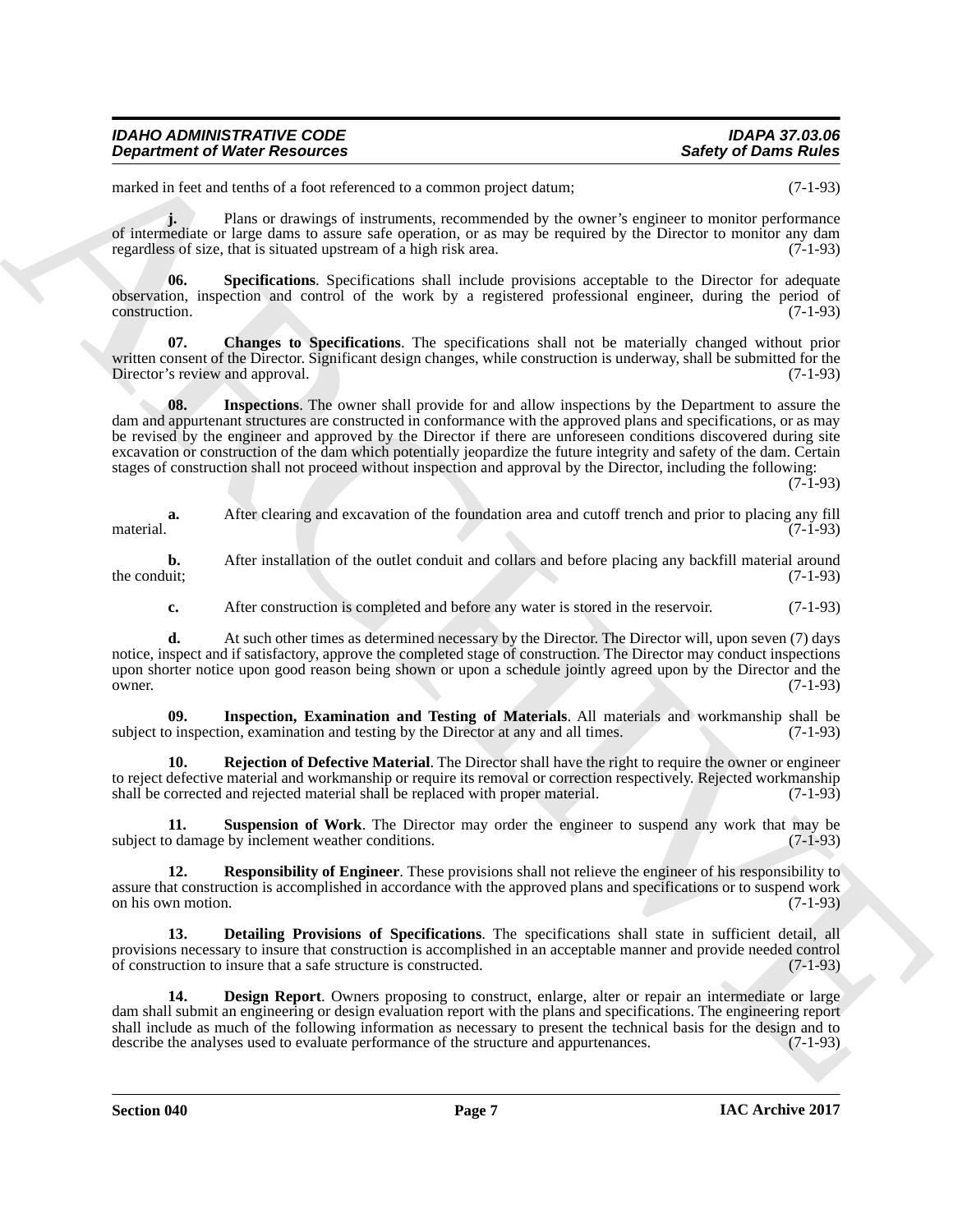| <b>IDAHO ADMINISTRATIVE CODE</b>     | <b>IDAPA 37.03.06</b>       |
|--------------------------------------|-----------------------------|
| <b>Department of Water Resources</b> | <b>Safety of Dams Rules</b> |

#### <span id="page-7-3"></span><span id="page-7-2"></span><span id="page-7-0"></span>**041. -- 044. (RESERVED)**

#### <span id="page-7-6"></span><span id="page-7-4"></span><span id="page-7-1"></span>**045. OPERATION PLAN (RULE 45).**

|                               | <b>Department of Water Resources</b>                                                                                                                                                                                                                                                                                                                                                                                                                                                                   | <b>Safety of Dams Rules</b> |
|-------------------------------|--------------------------------------------------------------------------------------------------------------------------------------------------------------------------------------------------------------------------------------------------------------------------------------------------------------------------------------------------------------------------------------------------------------------------------------------------------------------------------------------------------|-----------------------------|
| a.                            | All technical reference(s); equations and assumptions used in the design;                                                                                                                                                                                                                                                                                                                                                                                                                              | $(7-1-93)$                  |
| $\mathbf{b}$ .                | Hydrologic data used in determining runoff from the drainage areas; reservoir flood routing(s); and<br>hydraulic evaluations of the outlet(s) and the spillway(s).                                                                                                                                                                                                                                                                                                                                     | $(7-1-93)$                  |
| c.<br>embankment.             | Engineering properties of the foundation area and of each type of material to be used in the                                                                                                                                                                                                                                                                                                                                                                                                           | $(7-1-93)$                  |
| d.<br>and a seepage analysis; | A stability analysis, including an evaluation of overturning, sliding, slope and foundation stability                                                                                                                                                                                                                                                                                                                                                                                                  | $(7-1-93)$                  |
|                               | Seismic design loads shall be evaluated and applied at all large dams to be located in significant or<br>high risk areas, in Seismic Zone 3, which for purposes of these rules is the area in Idaho east of Range 22 East, Boise<br>Meridian. The evaluation required of large dams, that are classified significant or high risk, shall use the maximum<br>ground motion/acceleration generated by the maximum credible earthquake, which could affect the dam site.                                  | $(7-1-93)$                  |
| 11.<br>Meridian.              | Seismic analysis may be required as determined by the Director for large dams located above high<br>risk areas in Seismic Zone 2, which for purposes of these rules is the area in Idaho west of Range 22 East, Boise                                                                                                                                                                                                                                                                                  | $(7-1-93)$                  |
| 15.<br>unnecessary.           | Additional Information/Waiver. The Director may require the filing of such additional<br>information which in his opinion is necessary or waive any requirement herein cited if in his opinion it is                                                                                                                                                                                                                                                                                                   | $(7-1-93)$                  |
| 16.                           | Alternate Plans. The Director may accept plans and specifications or portions thereof prepared for<br>other agencies which are determined to meet the requirements of Rule 40.                                                                                                                                                                                                                                                                                                                         | $(7-1-93)$                  |
| $041. - 044.$                 | (RESERVED)                                                                                                                                                                                                                                                                                                                                                                                                                                                                                             |                             |
|                               |                                                                                                                                                                                                                                                                                                                                                                                                                                                                                                        |                             |
| 045.<br>effects.              | <b>OPERATION PLAN (RULE 45).</b><br>An operation plan is required as described in the following rules and shall provide procedures for emergency<br>operations and include guidelines and procedures for inspection, operation and maintenance of the dam and<br>appurtenances, including any instruments required to monitor performance of the dam during normal operating<br>cycles, critical filling or flood periods, or as may be required to monitor new or existing dams subject to earthquake | $(7-1-93)$                  |
| 01.                           | New, Reconstructed or Enlarged Dams. Prior to the initial filling of the reservoir or refilling the<br>reservoir for a reconstructed or enlarged dam in the following categories, the owner shall file with the Director an<br>operation plan for review and approval:                                                                                                                                                                                                                                 | $(7-1-93)$                  |
| a.                            | Small, high risk.                                                                                                                                                                                                                                                                                                                                                                                                                                                                                      | $(7-1-93)$                  |
| b.                            | Intermediate, significant risk.                                                                                                                                                                                                                                                                                                                                                                                                                                                                        | $(7-1-93)$                  |
| c.                            | Intermediate, high risk.                                                                                                                                                                                                                                                                                                                                                                                                                                                                               | $(7-1-93)$                  |
| d.                            | Large, any risk category.                                                                                                                                                                                                                                                                                                                                                                                                                                                                              | $(7-1-93)$                  |
| 02.                           | <b>Existing Dams.</b> Unless exempted by the Director, owners of the following categories of dams shall<br>file an operation plan with the Director on or before July 1, 1992 for review and approval:                                                                                                                                                                                                                                                                                                 | $(7-1-93)$                  |
| a.                            | Intermediate, high risk.                                                                                                                                                                                                                                                                                                                                                                                                                                                                               | $(7-1-93)$                  |
| b.                            | Large, significant risk.                                                                                                                                                                                                                                                                                                                                                                                                                                                                               | $(7-1-93)$                  |

<span id="page-7-5"></span>

| а. | Intermediate, high risk. | $(7-1-93)$ |
|----|--------------------------|------------|
| b. | Large, significant risk. | $(7-1-93)$ |
| c. | Large, high risk.        | $(7-1-93)$ |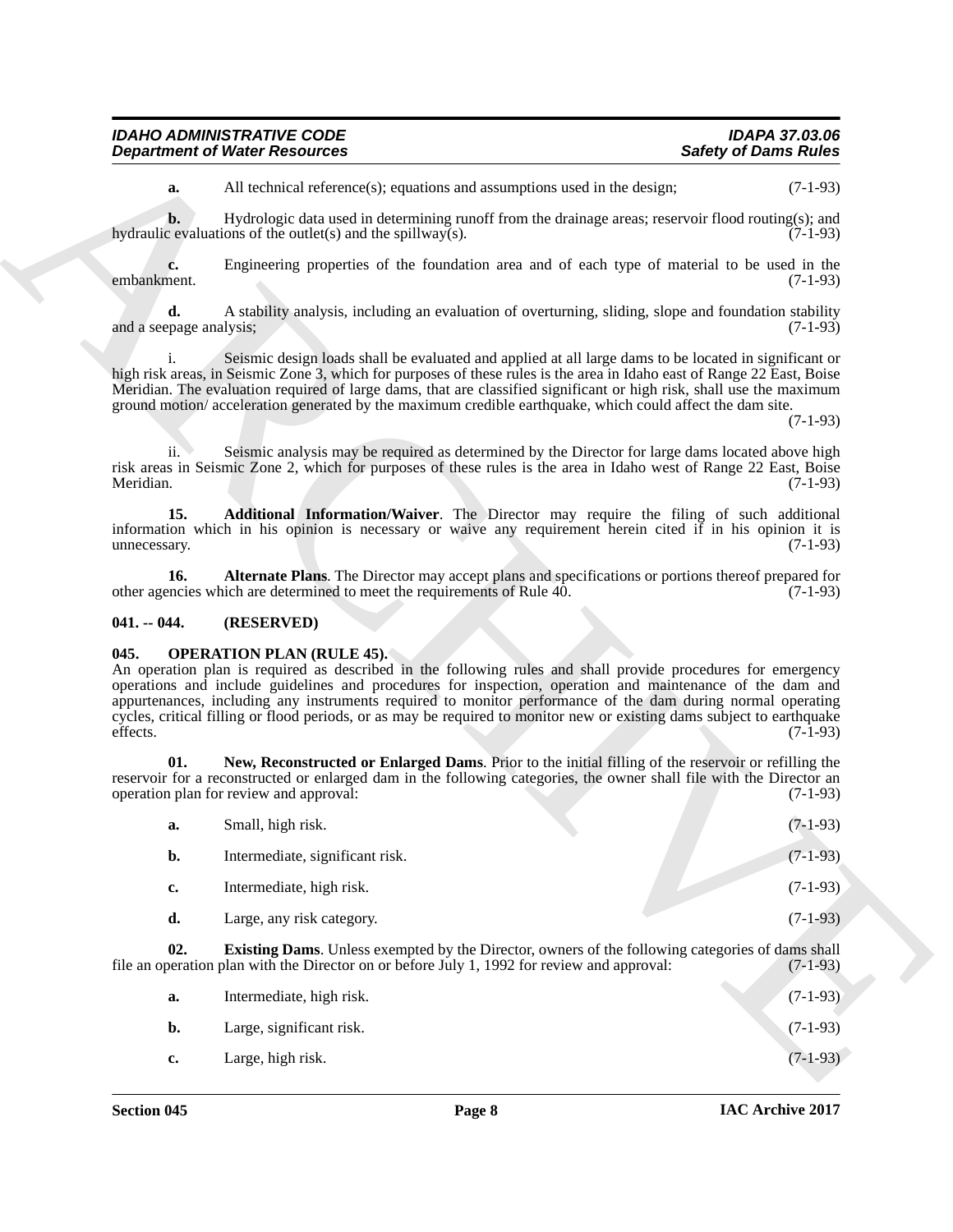| <b>IDAHO ADMINISTRATIVE CODE</b>     | <b>IDAPA 37.03.06</b>       |
|--------------------------------------|-----------------------------|
| <b>Department of Water Resources</b> | <b>Safety of Dams Rules</b> |

<span id="page-8-4"></span>**03. Alternate Plans**. The Director may accept existing studies or plans in lieu of an operation plan if the Director determines the information provided fulfills the requirements of Rule 45. (7-1-93)

#### <span id="page-8-0"></span>**046. -- 049. (RESERVED)**

#### <span id="page-8-2"></span><span id="page-8-1"></span>**050. NEW INTERMEDIATE OR LARGE DAMS (RULE 50).**

The following minimum criteria shall be used to evaluate the design of intermediate or large earthfill dams in Idaho. These standards are intended to serve as guidelines for a broad range of circumstances, and engineers should not consider them as a restriction to the use of other sound engineering design principles. Exclusion from this established criteria will be considered by the Director on a case-by-case basis in approving plans and specifications and evaluating dams. Dams constructed of other materials shall comply with these criteria as found appropriate by the Director and with other engineering criteria approved by the Director. (7-1-93) Director and with other engineering criteria approved by the Director.

<span id="page-8-3"></span>**01. Embankment Stability**. Slope stability analyses shall determine the appropriate upstream and downstream slopes. Unless slope stability analysis determines otherwise, the embankment slopes shall be:

| Upstream slope   | 3:1 or flatter |
|------------------|----------------|
| Downstream slope | 2:1 or flatter |

(7-1-93)

**a.** For large high and significant hazard dams and intermediate high hazard dams the embankment shall be designed, constructed and maintained to assure stability under static loads and prevent instability due to seepage or uplift forces, or drawdown conditions. Transmission of seepage through the embankment, abutments and foundation shall be controlled to prevent internal removal of material and instability where seepage erodes or emerges. (7-1-93)

**b.** The design analysis shall consider the need for installing filters, filter fabric and/or toe drains to stabilize the fill and protect against piping of the embankment fill material. (7-1-93)

**c.** The minimum factor of safety for a dam under steady state condition shall be 1.5. During rapid drawdown of the reservoir, the minimum factor of safety for the embankment shall be 1.2. For dams constructed in Seismic Zone 3, the minimum factor of safety under seismic load shall be 1.0. (7-1-93)

**Experiment of Nicetal Resolution**<br> **Constraint Constraint Constraint Constraint Constraint Constraint Constraint Constraint Constraint Constraint Constraint Constraint Constraint Constraint Constraint Constraint Constrai d.** The stability of an embankment subjected to earthquake ground motions can be analyzed by dynamic response or pseudo-static analyses. Pseudo-static analyses are acceptable for embankment dams constructed of soils that will not build-up excess pore pressures due to shaking, nor sustain more than fifteen percent (15%) strength loss during earthquake events, otherwise the stability of an embankment dam shall be analyzed by a dynamic response method. A pseudo-static analysis simplifies the structural analysis (i.e. the resultant force of the seismic occurrence is represented by a static horizontal force applied to the critical section to derive the factor of safety against sliding along an assumed shear surface). The value of the horizontal force used in the pseudo-static analysis, is the product of the seismic coefficient and the weight of the assumed sliding mass. (7-1-93) is the product of the seismic coefficient and the weight of the assumed sliding mass.

**e.** Slope deformation analyses are required for dams located in Seismic Zone 3, that are constructed of cohesionless soils and/or on foundations which are subject to liquefaction, when the peak acceleration at the site is anticipated to exceed 0.15g.

The design analyses for new dams located in high risk areas (in Seismic Zone 2 or 3) shall include nic reports, location of faults and history of seismicity. (7-1-93) geologic and seismic reports, location of faults and history of seismicity.

Where in the opinion of the Director, embankment design or conditions warrant, instrumentation of md/or foundation will be required. (7-1-93) the embankment and/or foundation will be required.

**h.** The design analyses for new large dams located in high risk areas (in Seismic Zone 3) shall include an evaluation of potential landslides in the vicinity of the dam or immediate area of the reservoir, which could cause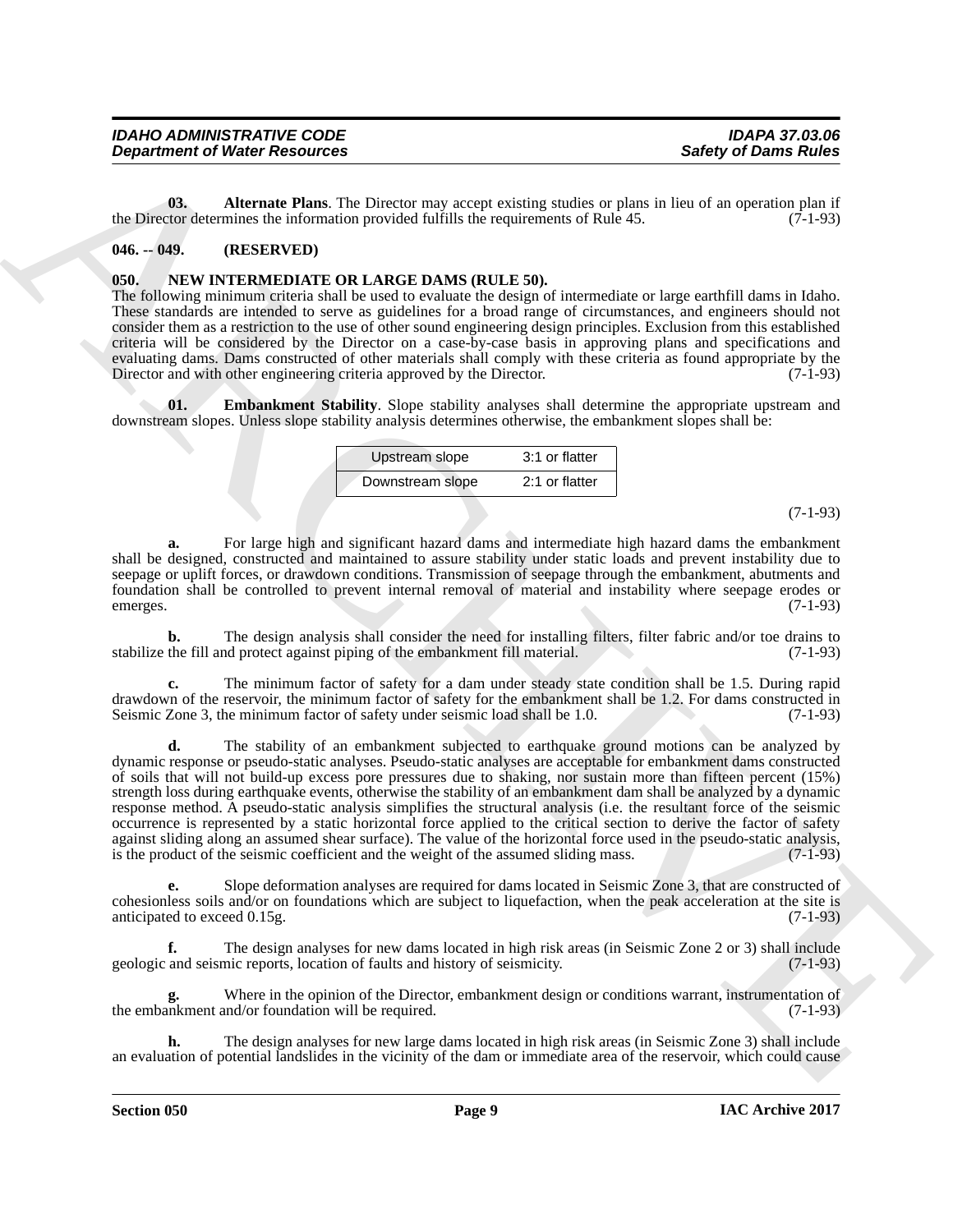damage to the dam or appurtenant structures, obstruct the spillway or suddenly displace water in the reservoir causing the dam to overtop. If potential landslides pose such a threat, they shall be stabilized against sliding, with a minimum factor of safety of 1.5.  $(7-1-93)$ 

**02. Top Width**. The crest width shall be sufficient to provide a safe percolation gradient through the embankment at the level of the maximum storage elevation. The minimum crest width (top of embankment) shall be determined by:

<span id="page-9-3"></span> $W = H / 5 + 10$  W = Width, in feet  $H =$  Structural Height, in feet

<span id="page-9-0"></span>The minimum top width for any dam is twelve (12) feet. (7-1-93)

**03. Cutoff Trenches or Walls**. Cutoff trenches shall be excavated through relatively pervious foundation material to an impervious stratum or zone. The trench shall be backfilled with suitable material, compacted to the specified density. The cutoff trench shall extend up the abutments to the maximum storage elevation. (7-1-93)  $e^{(-1.93)}$ 

**a.** Cutoff trenches shall be wide enough to allow the free movement of excavation and compaction equipment. Side slopes shall be no steeper than one to one  $(1:1)$  for depths up to twelve  $(12)$  feet, and no steeper than one and one half to one (1  $1/2:1$ ) for greater depths to provide for proper compaction. Flatter slopes may be required for safety and stability. (7-1-93) for safety and stability.

**Dependent of Weiler Hendrich Constraints, where the system of subset of Daring School Constraints (All the system of the system of the system of the system of the system of the system of the system of the system of the s b.** Concrete cutoff walls may be used to bond fills to smooth rock surfaces in a similar manner as cutoff trenches and shall be entrenched in the rock to a depth approximately one-half the thickness of the cutoff wall. Concrete cutoff walls shall be doweled into the rock a minimum of eight (8) inches with a maximum spacing of eighteen (18) inches for three-fourths (3/4) inch steel dowels. Concrete walls shall have a minimum projection of three (3) feet perpendicular to the rock surface and shall have a minimum thickness of twelve (12) inches. (7-1-93)

<span id="page-9-2"></span>**04. Impervious Core Material**. The approved earth materials (silt soils are seldom acceptable) shall be zoned as shown in the plans and placed in the embankment in continuous, approximately level layers, having a thickness of not more than six (6) inches before compaction. Compaction shall be based on ASTM D-698. A minimum compaction of ninety-five percent (95%) is required. (7-1-93) minimum compaction of ninety-five percent  $(95%)$  is required.

**a.** An acceptable working range of moisture content for the core material shall be established and maintained. (7-1-93) maintained. (7-1-93)

**b.** The material shall be compacted by means of a loaded sheepsfoot or pneumatic roller to the required density. (7-1-93)

**c.** No rock shall be left in the core material which has a maximum dimension of more than four (4) The core material shall be free of organic and extraneous material. (7-1-93) inches. The core material shall be free of organic and extraneous material.

**d.** The core material shall be carried up simultaneously the full width and length of the dam, and the exercise or score material shall be kept substantially level at all times, or slope slightly toward the reservoir. (7top of the core material shall be kept substantially level at all times, or slope slightly toward the reservoir.

**e.** No frozen or cloddy material shall be used, and no material shall be placed upon frozen, muddy or unscarified surfaces. (7-1-93)

**f.** All materials used in the dam shall meet the stability and seepage requirements as shown by a nalysis of the structure and shall be properly installed to meet these requirements. (7-1-93) design analysis of the structure and shall be properly installed to meet these requirements.

<span id="page-9-1"></span>**05. Drains**. Toe or chimney drains or free draining downstream material shall be installed where v to maintain the phreatic line within the downstream toe. (7-1-93) necessary to maintain the phreatic line within the downstream toe.

Filter design for chimney drains, filter blankets and toe drains in clay and silt soils shall be selected using the following design criteria, unless deviations are substantiated by laboratory tests. All tests are subject to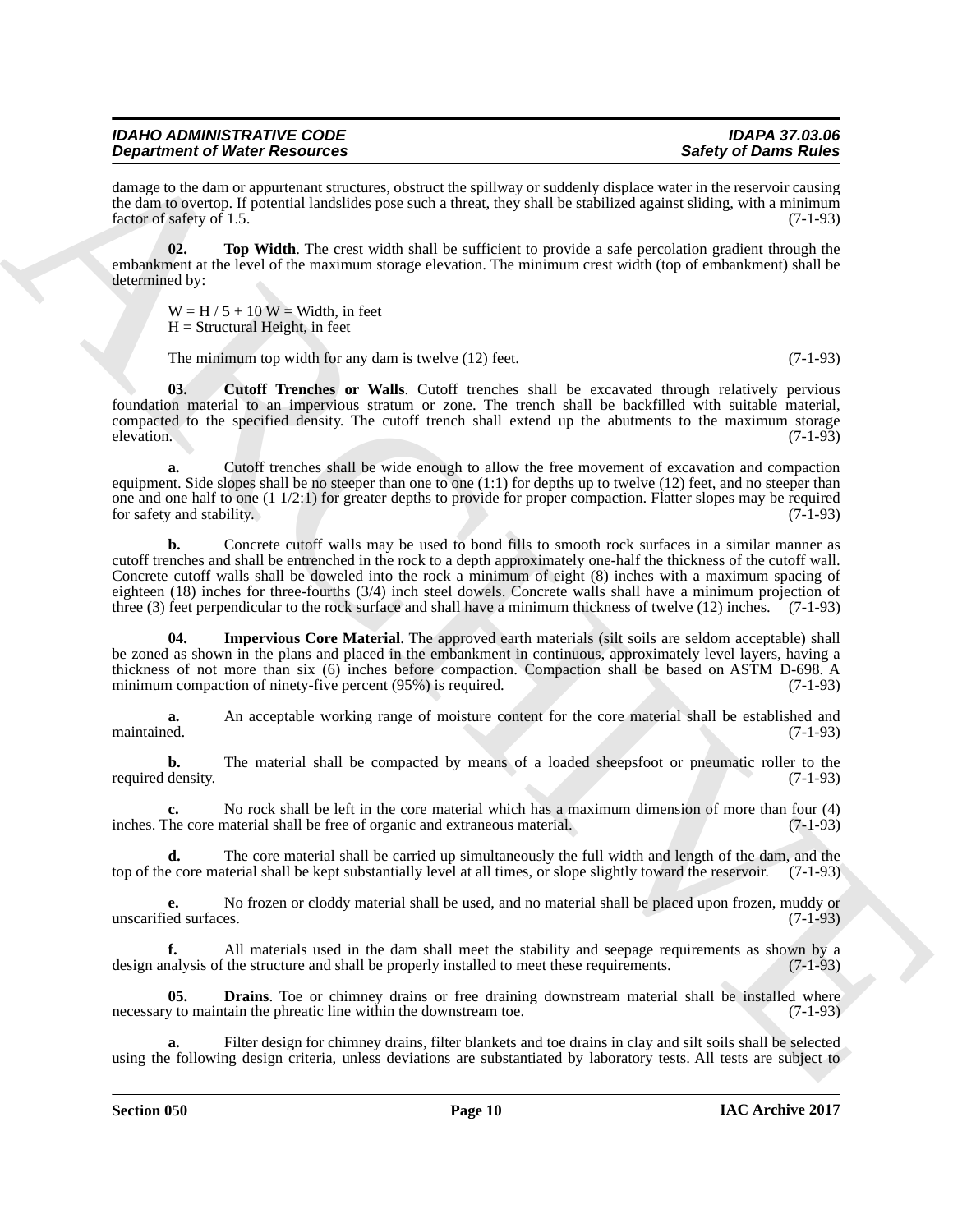review and approval by the Director.

D15 filter/D15 base  $> 5$  but  $< 20$ 

D15 filter/D85 base < 5

D50 filter/D50 base < 25

D85 filter > 2 times diameter of pipe perforations, or 1.2 times width of pipe slots. (7-1-93)

**b.** Filter material requirements are determined by comparing the particle size distribution of the filter to the particle size distribution of the materials to be protected;

e.g. D50 filter

D50 material to be protected

Where D is the particle size passing a mechanical (sieve) analysis expressed as a percentage by weight. (7-1-93)

**c.** The base material should be analyzed considering the portion of the material passing the No. 4 sieve, for designing filters for base materials that contain gravel size particles. To assure internal stability and prevent segregation of the filter material, the coefficient of uniformity (D60/D10) shall not be greater segregation of the filter material, the coefficient of uniformity  $(D60/D10)$  shall not be greater than 20.

**Experiment of Niese Resolution**<br> **Experiment of Niese Resolution**<br>
Dist sharehold the District State is that  $\times$  30<br>
Distribute the Since Contains and the Since Contains and the Since Since Since Contains and the Since **d.** The minimum thickness of filter blankets and chimney drains shall be twelve (12) inches, with the maximum size particle passing the one (1) inch sieve. The maximum particle size may be increased with increasing thickness of the filter, by the rate of one (1) inch per foot of filter. However, the maximum particle shall not exceed three (3) inches. Zoned filters and chimney drains must not be less than twelve (12) inches thick per each zone. The width of granular filters shall not be less than the width of the installation equipment unless the plans and specifications include construction procedures adequate to insure the integrity of a narrower width. (7-1-93) specifications include construction procedures adequate to insure the integrity of a narrower width.

**e.** Perforated drain pipes must have a minimum of six (6) inches of drain material around the pipe. The maximum particle size shall not exceed one-half (1/2) inch unless the layer thickness is increased at the rate of one (1) inch per foot of filter. Underdrains and collection pipes must be constructed of noncorrosive material.

(7-1-93)

<span id="page-10-0"></span>**06.** Freeboard. The elevation of the top of the embankment shall be constructed and maintained above the flood surcharge level to prevent the dam from overtopping during passage of the inflow design flood and to provide freeboard for wind generated waves. Camber shall be included in the design and incorporated in the construction of the top of the embankment, unless waived by the Director. Camber may be estimated by multiplying the structural height of the dam by five percent (5%). (7-1-93)

**a.** The height of wind generated waves (H) moving across a surcharged reservoir can be estimated by the following equation:

 $H = 1.95$  (F1/2) where F = fetch, the distance in miles across the reservoir, measured perpendicular to the is of the dam. (7-1-93) major axis of the dam.

**b.** For large, high risk dams the minimum freeboard shall be two (2) feet plus wave height during passage of the one percent (1%) flood or equal to the surcharge elevation of the reservoir during passage of the inflow<br>design flood whichever is greater. (7-1-93) design flood whichever is greater.

**c.** Estimation of the height of the wind generated wave using the empirical equation in Rule 050.06.a. shall not preclude a more conservative design including consideration of fill materials, embankment zoning, slope<br>surface protection, drainage or other safety factors. (7-1-93) surface protection, drainage or other safety factors.

<span id="page-10-1"></span>**07. Riprap**. All dams which are subject to erosion shall be protected from wave action. The design engineer, with approval of the Director, shall determine whether or not rock riprap or other protection is necessary.

 $(7-1-93)$ 

**Section 050 Page 11**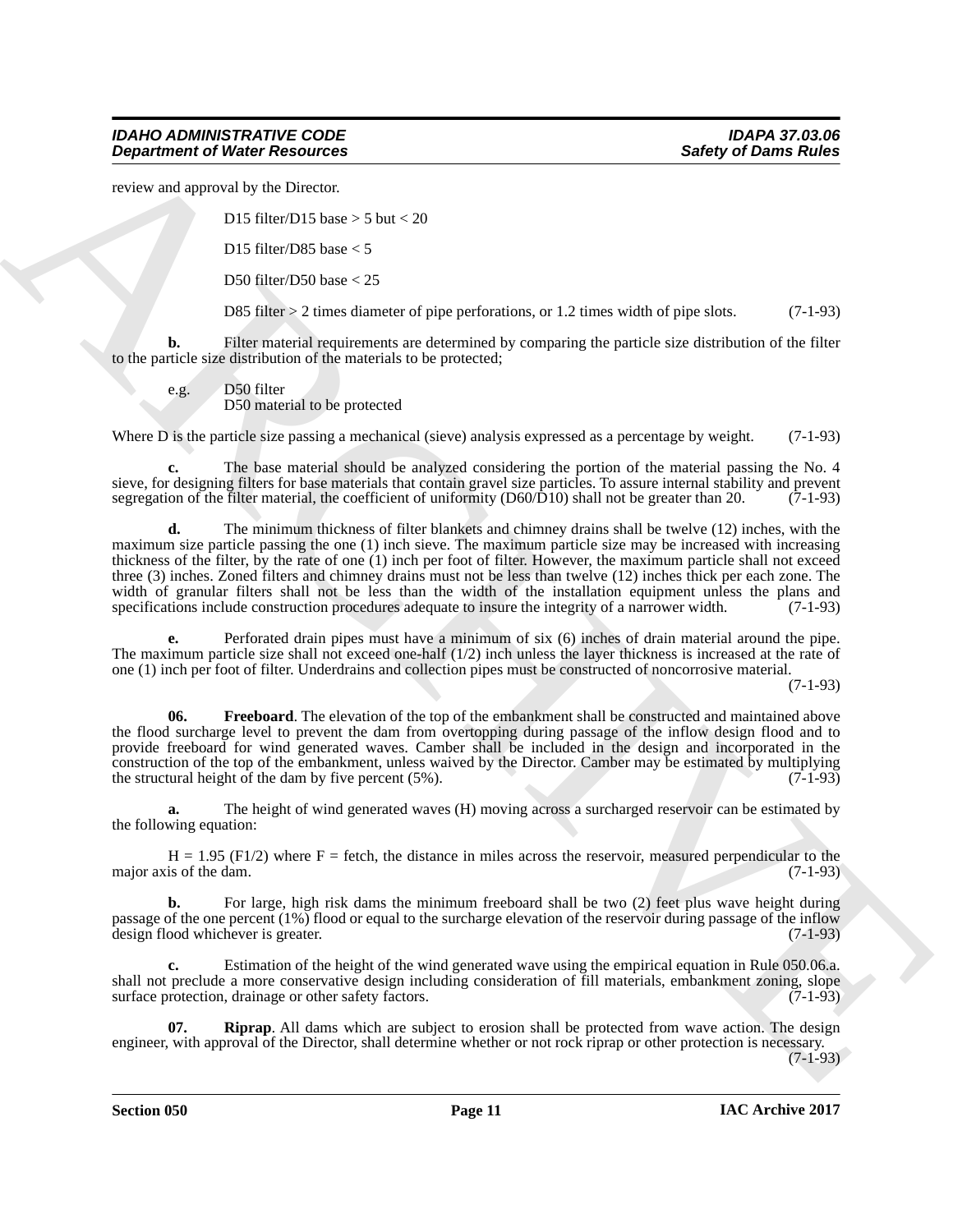| <b>IDAHO ADMINISTRATIVE CODE</b>     | <b>IDAPA 37.03.06</b>       |
|--------------------------------------|-----------------------------|
| <b>Department of Water Resources</b> | <b>Safety of Dams Rules</b> |

**a.** Where rock riprap is used, it shall be placed on a granular bedding material, and extend up the om three (3) feet below the normal minimum operating level to the top of the dam. (7-1-93) slope, from three  $(3)$  feet below the normal minimum operating level to the top of the dam.

**b.** Where riprap is required by Rule Subsection 055.07, pipes, cables, brush, tree growth, dead growth, logs, or floating debris are not acceptable substitutes for rock riprap and granular bedding material. (7-1-93)

<span id="page-11-1"></span>**08.** Outlet Conduits. All reservoirs shall be provided with an outlet conduit of sufficient capacity to prevent interference with natural streamflow through the reservoir to the injury of downstream appropriators unless waived by the Director. In addition to any natural flow releases, the outlet conduit should be of sufficient capacity to pass at the same time, the maximum water requirement of the owner. A larger outlet conduit may be required to provide adequate release capability as determined by the Director. (7-1-93)

**a.** Outlet conduits shall be laid on a firm, stable foundation and normally not be placed on fills which can consolidate, allow differential settlement, and cause separation or misalignment of the pipe. Unless otherwise required, the outlet shall have a minimum inside diameter of twelve (12) inches. The conduits shall be of reinforced concrete or of metal pipe encased in concrete, poured with a continuous seal between the concrete and the trench except as otherwise approved by the Director. Void spaces and uncompacted areas shall not be covered over when the outlet trench is backfilled. Outlets shall be properly aligned on an established grade and may be supported on a concrete cradle, or otherwise supported and kept aligned when the outlet is covered. (7-1-93)

**b.** Asphalt dipped or other metal pipe is not acceptable unless it is encased in concrete. Exceptions may be made only where conditions warrant, but in no case shall the reasonable life expectancy of the pipe be less than the design life of the dam. (7-1-93)

**c.** All outlet conduits shall have a seepage path through the impervious zone at least equivalent in length to the maximum head above the downstream end of the system. Only one-third (1/3) the horizontal distance through the impervious zone will be utilized when calculating the length of the seepage path. Collars may be used to satisfy this requirement but all collars shall extend a minimum of two  $\overline{c}$ ) feet outside the conduit for dams up to thirty (30) feet in height and a minimum of three (3) feet for dams above that height. Collars shall be spaced at intervals of at least seven  $(7)$  times their height and no collar may be closer to the outer surface of the impervious zone than the distance it extends out from the conduit.  $(7-1-93)$ distance it extends out from the conduit.

<span id="page-11-0"></span>**d.** The use of multiple conduits is allowed only upon the written approval of the Director. (7-1-93)

**Experiment of Nieser Researches**<br>
We must be the proof of Europe is and it by placed on a product specified form is the control of the specified points of the specified points of the specified points of the specified poi **09. Gates**. All conduits shall be gated on the upstream end, unless otherwise approved by the Director, with either a vertical or an inclined gate. All conduits shall be vented directly behind the gate unless otherwise determined by the Director. Reservoirs storing water during the winter and subject to severe ice conditions shall have inclined gate controls enclosed in a protective sleeve which is buried. All gate stem pedestals shall be made of concrete. All trash racks shall slope toward the reservoir. At least one (1) of the sides of the inlet structure shall be open to allow water to flow into the outlet conduit and shall be covered with a trash rack. Trash racks should be designed with bars primarily in one (1) direction so they can be cleaned. If fish screens are used, they shall be placed over the trash rack and shall be removable for cleaning, or of the self-cleaning type. (7-1-93)

<span id="page-11-2"></span>**10. Outlet Controls**. Outlet controls shall be installed at a stable location, on the crest or on an elevated platform, or within an enclosure when required, which is readily accessible, but secured to prevent unauthorized operation. (7-1-93)

**11. Release Capability**. Based on the size of the dam and on the risk category assigned by the Director, the release capability of a dam shall equal or exceed the inflow design flood in the following table:

<span id="page-11-3"></span>

| <b>Downstream Risk</b><br>Category | <b>Size Classification</b> | <b>Inflow Design</b><br><b>Flood</b> |
|------------------------------------|----------------------------|--------------------------------------|
| ∣ ∩w                               | Small                      | Q50                                  |
|                                    | Intermediate               | Q100                                 |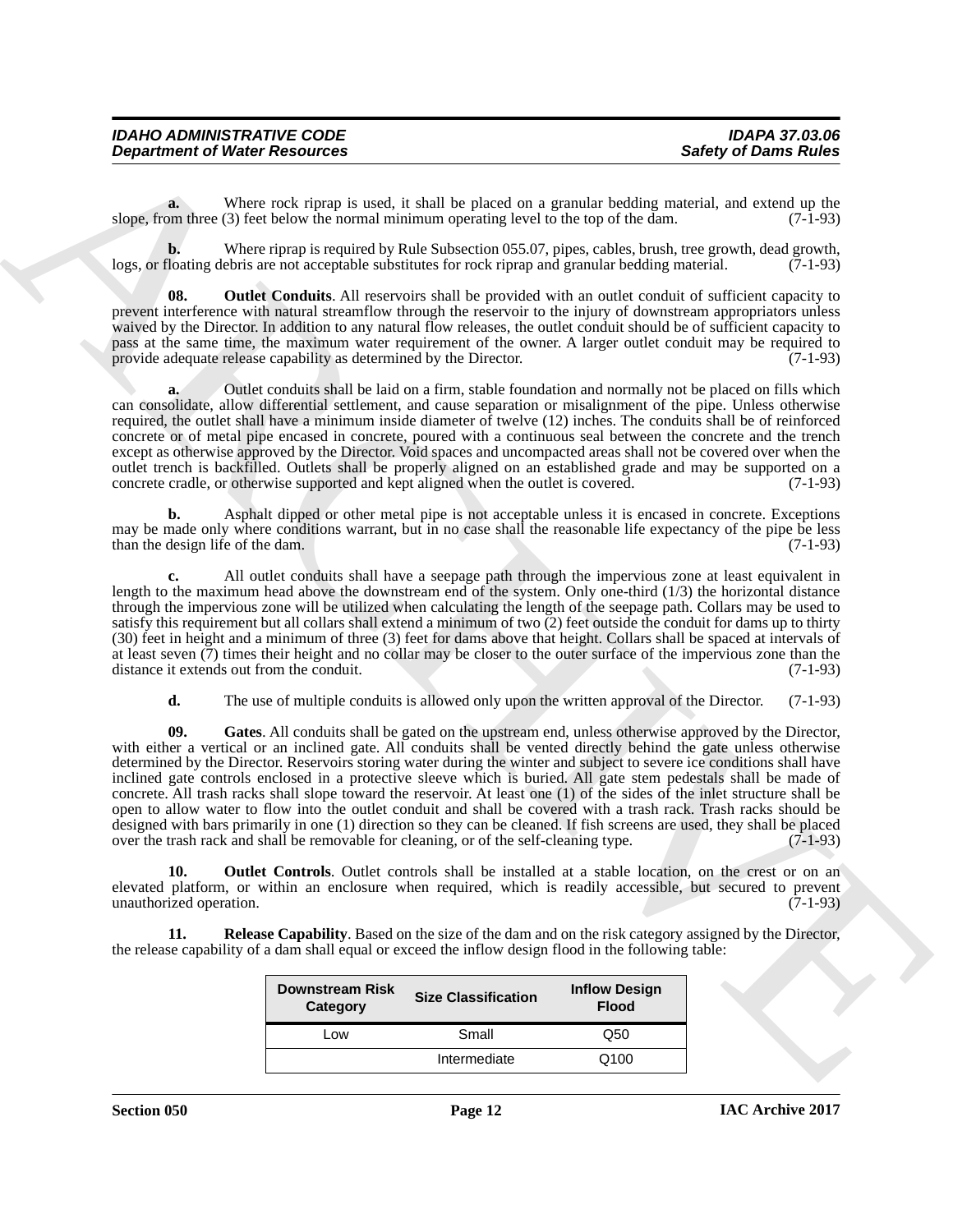|                                                  | <b>Downstream Risk</b><br>Category               | <b>Size Classification</b>                                                                            | <b>Inflow Design</b><br><b>Flood</b> |                                                                                                                                                                                                                                                                                                                                                                                                                                                                                              |
|--------------------------------------------------|--------------------------------------------------|-------------------------------------------------------------------------------------------------------|--------------------------------------|----------------------------------------------------------------------------------------------------------------------------------------------------------------------------------------------------------------------------------------------------------------------------------------------------------------------------------------------------------------------------------------------------------------------------------------------------------------------------------------------|
|                                                  |                                                  | Large                                                                                                 | Q500                                 |                                                                                                                                                                                                                                                                                                                                                                                                                                                                                              |
|                                                  | Significant                                      | Small                                                                                                 | Q100                                 |                                                                                                                                                                                                                                                                                                                                                                                                                                                                                              |
|                                                  |                                                  | Intermediate                                                                                          | Q500                                 |                                                                                                                                                                                                                                                                                                                                                                                                                                                                                              |
|                                                  |                                                  | Large                                                                                                 | 0.5 PMF                              |                                                                                                                                                                                                                                                                                                                                                                                                                                                                                              |
|                                                  | High                                             | Small                                                                                                 | Q100                                 |                                                                                                                                                                                                                                                                                                                                                                                                                                                                                              |
|                                                  |                                                  | Intermediate                                                                                          | 0.5 PMF                              |                                                                                                                                                                                                                                                                                                                                                                                                                                                                                              |
|                                                  |                                                  | Large                                                                                                 | <b>PMF</b>                           |                                                                                                                                                                                                                                                                                                                                                                                                                                                                                              |
| of year.                                         |                                                  |                                                                                                       |                                      | a one percent (1%) chance of occurring in any given year); or PMF - probable maximum flood, which may be<br>expected from the most severe combination of meteorologic and hydrologic conditions that are reasonably possible in<br>the region. The PMF is derived from the probable maximum precipitation (PMP) which is the greatest theoretical<br>depth of precipitation for a given duration that is physically possible over a particular drainage area at a certain time<br>$(7-1-93)$ |
| a.<br>sod, if not constructed in resistant rock. |                                                  |                                                                                                       |                                      | All spillways shall be stabilized for the discharge of flow by the use of concrete, masonry, riprap or<br>$(7-1-93)$                                                                                                                                                                                                                                                                                                                                                                         |
| b.<br>structure.                                 |                                                  |                                                                                                       |                                      | Where site conditions allow, the spillway shall be constructed independent of embankment dams.<br>The spillway(s) shall guide the discharge of water away from the dam embankment so as not to erode or endanger the<br>$(7-1-93)$                                                                                                                                                                                                                                                           |
| c.                                               |                                                  | pipes other than glory hole spillways are not acceptable substitutes for an open-channel spillway.    |                                      | The minimum base width of an open-channel spillway shall be ten (10) feet. Conduits or siphon<br>$(7-1-93)$                                                                                                                                                                                                                                                                                                                                                                                  |
| d.<br>structures.                                |                                                  |                                                                                                       |                                      | The effectiveness of spillways shall be undiminished by bridges, fences, pipelines or other<br>$(7-1-93)$                                                                                                                                                                                                                                                                                                                                                                                    |
| e.                                               |                                                  | operation plan, stop logs or flashboards shall not be installed in spillways.                         |                                      | Unless expressly authorized in writing by the Director, or approved as an integral part of an<br>$(7-1-93)$                                                                                                                                                                                                                                                                                                                                                                                  |
| 12.                                              |                                                  | large enough to lodge in the spillway, or outlet works, except as otherwise approved by the Director. |                                      | Reservoir Site. The dam site shall be cleared of all trees, brush, large rocks, and debris unless<br>otherwise waived by the Director. The reservoir site shall be cleared of all woody material, growth or debris that is<br>$(7-1-93)$                                                                                                                                                                                                                                                     |
| 13.                                              | inspection and progress reports to the Director. |                                                                                                       |                                      | Inspection and Completion Reports. As construction proceeds, it is the responsibility of the<br>engineer to submit test reports (e.g. soil material analyses, density tests, concrete strength tests) along with periodic<br>$(7-1-93)$                                                                                                                                                                                                                                                      |
|                                                  |                                                  |                                                                                                       |                                      |                                                                                                                                                                                                                                                                                                                                                                                                                                                                                              |
| a.<br>originally approved.                       |                                                  |                                                                                                       |                                      | Upon completion of construction the owner or his engineer shall provide the Director a short,<br>written narrative account of all items of work. Record drawings and revised specifications shall be submitted to the<br>Director if the completed project has been substantially changed from the plans and construction specifications<br>$(7-1-93)$                                                                                                                                       |

<span id="page-12-1"></span><span id="page-12-0"></span>**Section 050 Page 13**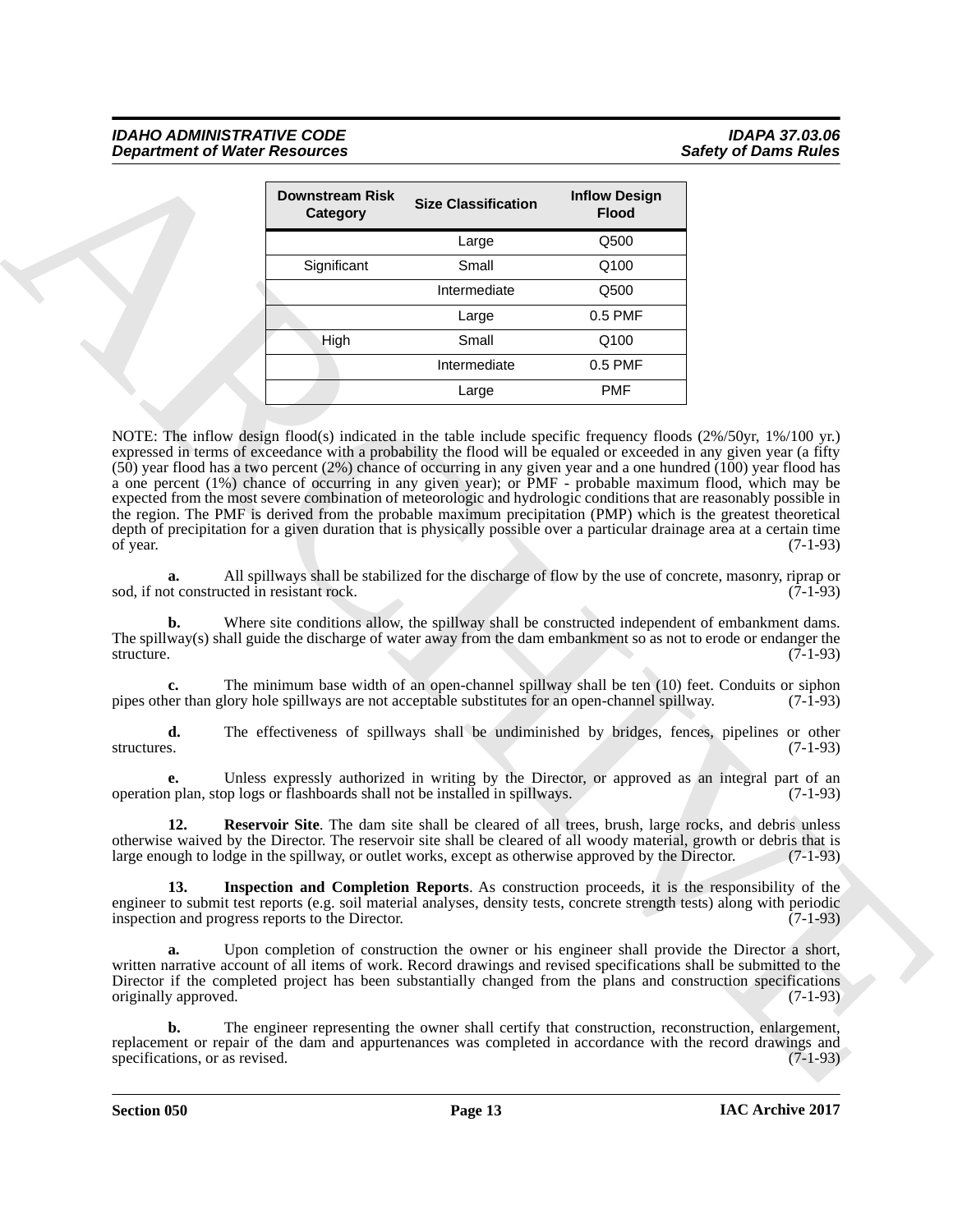#### <span id="page-13-0"></span>**051. -- 054. (RESERVED)**

#### <span id="page-13-2"></span><span id="page-13-1"></span>**055. EXISTING INTERMEDIATE OR LARGE DAMS (RULE 55).**

<span id="page-13-3"></span>All dams regulated by the department shall be operated and maintained to retain the embankment dimensions and the hydraulic capacity of the outlet works and spillway(s) as designed and constructed, or as otherwise required by these rules. (7-1-93) rules. (7-1-93)

*Gregoritation of Weight Resources*<br> **Survey of Down Resources**<br> **CEL (IRENENTIATE) CELE CONTROVIDENT CONTROVIDENT CONTROVIDENT SP.**<br>
AND control and the survey of the control and the system of the control and the end **01. Analyses Required**. The analyses required by Rule 40 are not applicable to existing dams except as required in Rule Subsections 055.01.a. and 055.01.e. unless for good cause, the Director specifically requires the analyses. Dams constructed of other than earth material shall comply with these criteria, as determined by the Director, or with other engineering criteria approved by the Director. (7-1-93) Director, or with other engineering criteria approved by the Director.

**a.** For large, significant or high risk dams, the release capability required by Rule Subsection 050.11 shall be evaluated and applied to the structure. Dams of other size and risk are required to provide the release capability of Rule Subsection 050.11 but are not required to conduct the analyses. (7-1-93)

**b.** Every dam, unless exempted by the Director shall have a spillway with a capacity to pass a flood of one percent (1%) (two percent (2%) for small low hazard dams) occurring with the reservoir full to the spillway crest at the beginning of the flood while maintaining the freeboard required by Rule Subsection 050.06. (7-1-93)

**c.** The Director may waive the spillway requirement for dams proposing off stream storage or upon a acceptable to the Director. (7-1-93) showing acceptable to the Director.

**d.** The release capability can include the capacity of spillway(s) and outlet(s), diversion facilities, or other appurtenant structures, and any approved operating procedures which utilize upstream storage, diversion and flood routing storage to pass flood events. The remainder of the required release capacity, if any, may be met by the following: (7-1-93) following: (7-1-93)

i. Reconstruction, enlargement or addition of spillway(s), outlet(s), diversion facilities or other (7-1-93) appurtenant structures.

ii. A showing acceptable to the Director that failure of the dam during a flood of the specified magnitude described in Rule Subsection 050.11 would not substantially increase downstream damages over and above the losses and damages that would result from any natural flood up to that magnitude. (7-1-93) above the losses and damages that would result from any natural flood up to that magnitude.

iii. A showing acceptable to the Director that the release capability of the dam together with other emergency release modes such as a controlled failure or overtopping of the dam would not result in a larger rate of discharge than the rate of inflow to the reservoir. (7-1-93)

iv. A showing acceptable to the Director that limiting physical factors unique to the dam site exist that prevent construction of a spillway or other release capability mechanisms during a flood of the specified magnitude described in Rule Subsection 050.11 provided the owner implements storage operational procedures and/or provides for emergency warning to protect life and property. (7-1-93)

**e.** For large, high risk dams, the seismic design loads shall be evaluated and applied to dams located east of Range 22E, B.M. The evaluation shall use the maximum ground motion/acceleration generated by the maximum credible earthquake. (7-1-93)

The Director may accept existing studies relative to requirements of Rule Subsections 055.01.a. and 055.01.e., if the Director determines the information provided fulfills the requirements of Rule Subsections 055.01.a. and 055.01.e. (7-1-93)

**g.** The Director may allow until July 1, 1992 for completion of the analyses required in Rule Subsections 055.01.a. and 055.01.g. and may allow the owner of an existing dam a compliance period of up to ten years for completing the studies, to complete structural modifications or implement other improvements necessary to provide the release capability determined to be required (Rule Subsection 055.01.a.) or complete structural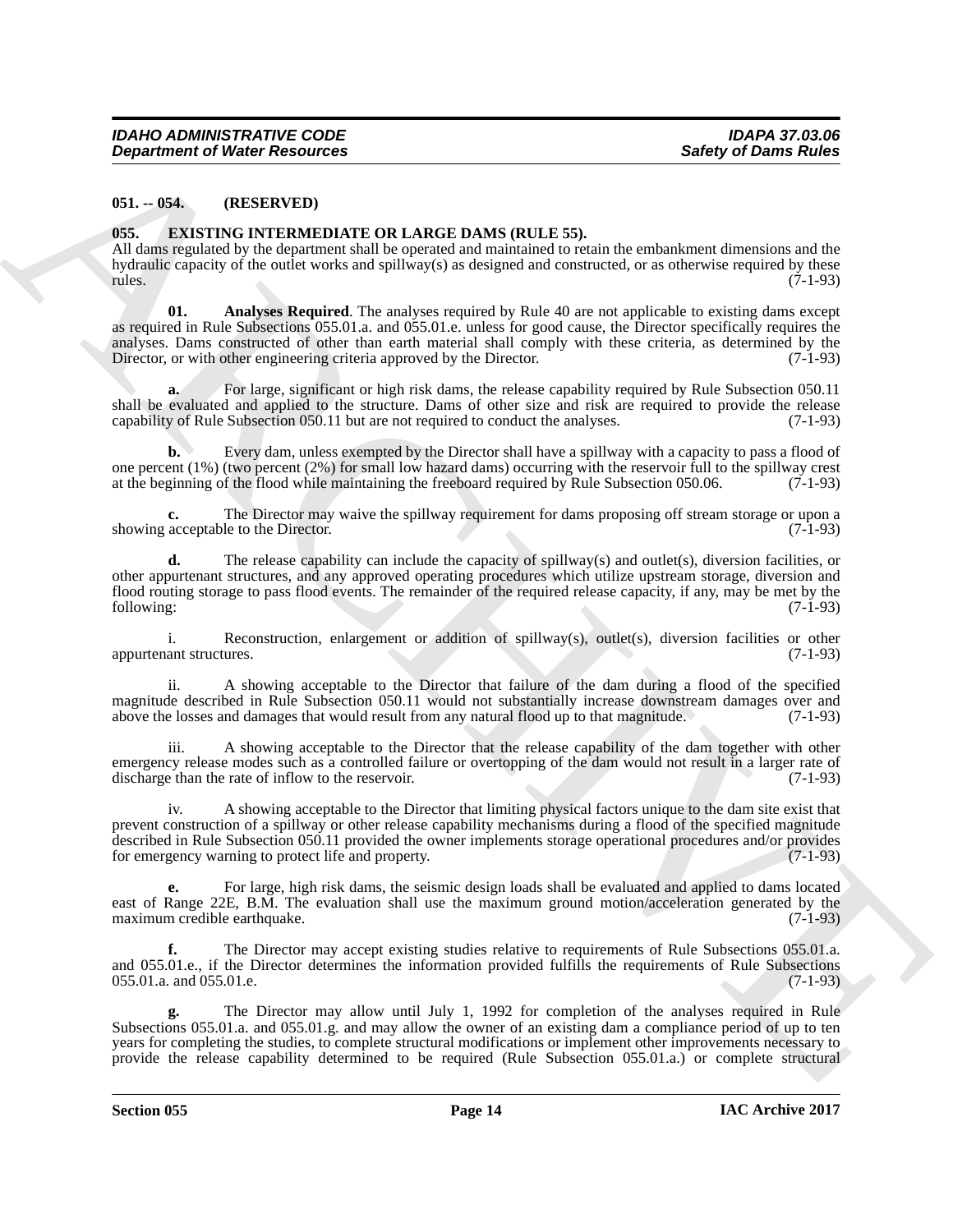<span id="page-14-0"></span>

|                              | <b>Department of Water Resources</b>                                                                                                                                                                                                                                                                                                                                                                                                  | <b>Safety of Dams Rules</b> |
|------------------------------|---------------------------------------------------------------------------------------------------------------------------------------------------------------------------------------------------------------------------------------------------------------------------------------------------------------------------------------------------------------------------------------------------------------------------------------|-----------------------------|
| (Rule Subsection 055.01.g.). | modifications necessary to assure the dam and appurtenant facilities will safely function under earthquake loads                                                                                                                                                                                                                                                                                                                      | $(7-1-93)$                  |
| h.                           | Within thirty (30) days after completing the analyses required in Rule Subsection 055.01.a. or<br>055.01.g., the owner of an existing dam that is deficient in either case (Rule Subsection 055.01.a. or 055.01.g.) shall<br>file with the Director a schedule outlining the dates work or construction items will be completed.                                                                                                      | $(7-1-93)$                  |
| 02.                          | <b>Other Requirements.</b>                                                                                                                                                                                                                                                                                                                                                                                                            | $(7-1-93)$                  |
| a.                           | Routine maintenance items include the following:                                                                                                                                                                                                                                                                                                                                                                                      | $(7-1-93)$                  |
| i.                           | Eradication of rodents and filling animal burrows.                                                                                                                                                                                                                                                                                                                                                                                    | $(7-1-93)$                  |
| ii.                          | Removal of vegetation and debris from the dam.                                                                                                                                                                                                                                                                                                                                                                                        | $(7-1-93)$                  |
| iii.                         | Restoring original dimensions of the dam by the addition of fill material.                                                                                                                                                                                                                                                                                                                                                            | $(7-1-93)$                  |
| iv.                          | Addition of bedding or riprap material which will not increase the height or storage capacity.                                                                                                                                                                                                                                                                                                                                        | $(7-1-93)$                  |
| V.<br>equipment.             | Repair or replacement of gates, gate stems, seals, valves, lift mechanisms or vent pipes with similar                                                                                                                                                                                                                                                                                                                                 | $(7-1-93)$                  |
| vi.                          | Repair or replacement of wingwalls, headwalls or aprons including spalling concrete.                                                                                                                                                                                                                                                                                                                                                  | $(7-1-93)$                  |
| b.                           | The following are not routine maintenance items:                                                                                                                                                                                                                                                                                                                                                                                      | $(7-1-93)$                  |
| $\mathbf{i}$ .               | Reconstruction of embankment slopes.                                                                                                                                                                                                                                                                                                                                                                                                  | $(7-1-93)$                  |
| ii.                          | Replacement, reconstruction or extension of outlets.                                                                                                                                                                                                                                                                                                                                                                                  | $(7-1-93)$                  |
| iii.                         | Foundation stabilization.                                                                                                                                                                                                                                                                                                                                                                                                             | $(7-1-93)$                  |
| iv.                          | Filter or drain construction or replacement.                                                                                                                                                                                                                                                                                                                                                                                          | $(7-1-93)$                  |
| V.                           | Spillway size alteration or modification.                                                                                                                                                                                                                                                                                                                                                                                             | $(7-1-93)$                  |
| vi.                          | Installation of instrumentation or piezometers.                                                                                                                                                                                                                                                                                                                                                                                       | $(7-1-93)$                  |
| vii.                         | Release capability modification.                                                                                                                                                                                                                                                                                                                                                                                                      | $(7-1-93)$                  |
| c.                           | Items not specifically described in Rule Subsections 055.02.a. and 055.02.b. will be determined by<br>the Director to be included in one rule or the other upon receipt of a written request from the owner or his<br>representative seeking such a determination.                                                                                                                                                                    | $(7-1-93)$                  |
| d.                           | Where riprap is required to prevent erosion and to maintain a stable embankment, pipes, cables,<br>brush, tree growth, logs, or floating debris are not acceptable substitutes for rock riprap and granular bedding<br>material. Dams or portions thereof which are stable without riprap, are not required to have riprap.                                                                                                           | $(7-1-93)$                  |
| e.                           | Upon completion of reconstruction of a dam or feature of a dam included in Rule Subsection<br>055.02.b., the owner or his engineer shall provide the Director a short written narrative account of all items of work.<br>Record drawings and revised specifications shall be submitted to the Director if the completed project has been<br>substantially changed from the plans and construction specifications originally approved. | $(7-1-93)$                  |
| f.                           | Upon request, the owner of every dam shall provide his name and address to the Director and shall<br>advise the Director of future changes in ownership. If the owner does not reside in Idaho, the owner shall provide the                                                                                                                                                                                                           |                             |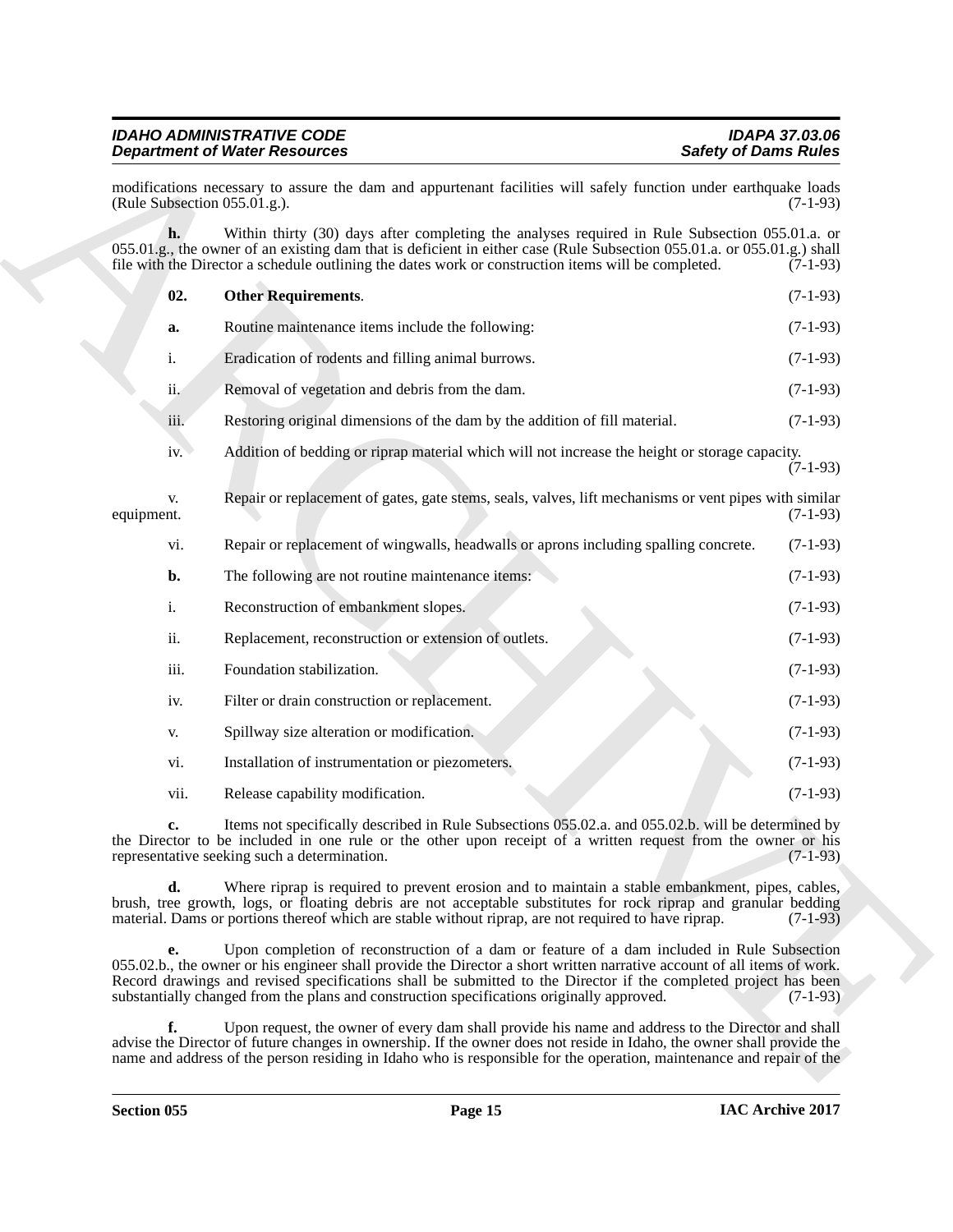dam. (7-1-93)

#### <span id="page-15-0"></span>**056. -- 061. (RESERVED)**

#### <span id="page-15-8"></span><span id="page-15-1"></span>**060. SMALL DAM DESIGN CRITERIA (RULE 60).**

<span id="page-15-10"></span>The following provisions apply to small dams. (7-1-93)

**Experiment of Nicker Resources**<br>
Sure of Extra CNU, Det NST-RV-FRI)<br>
666. Sure of Extra CNU, The CNU of CNU of CNU of CNU of CNU of CNU of CNU<br>
11. Continue person on apply to main discussed continue Design and continued **01. Design and Construction of Small Dams**. Design and construction of small dams located in high risk areas as determined by the Director require submittal of fees, plans and specifications prepared by an engineer and shall follow the same general criteria established under Rules 40, 45, 50, and 55. Other small dams not determined to be in a high risk area shall follow the same general criteria established under Rules 50 and 55 or larger dams, except that submittal of plans, specifications and test results is not required. (7-1-93)

<span id="page-15-11"></span>**02. Notification Prior to Construction**. The owner shall notify the Director in writing ten (10) calendar days prior to commencing construction. (7-1-93)

<span id="page-15-9"></span>**03. Approval Required**. The owner shall not proceed with the following stages of construction upproval from the Director. (7-1-93) without approval from the Director.

**a.** After clearing and excavation of the foundation area and cutoff trench, and prior to placing any fill (7-1-93) material; (7-1-93)

**b.** After installation of the outlet conduit, and before placing any backfill material around the conduit; (7-1-93)

<span id="page-15-12"></span>**c.** After construction is completed, and before any water is stored in the reservoir; (7-1-93)

**d.** At such other times as determined necessary by the Director. The Director, will, upon seven (7) day uspect and, if satisfactory, approve the completed stage of construction. (7-1-93) notice, inspect and, if satisfactory, approve the completed stage of construction.

**Notification upon Completion of Construction.** The owner shall in writing notify the Director of construction. (7-1-93) upon completion of construction.

#### <span id="page-15-2"></span>**061. -- 064. (RESERVED)**

#### <span id="page-15-5"></span><span id="page-15-3"></span>**065. DAMS STORING TAILINGS AND WATER (RULE 65).**

<span id="page-15-7"></span>**01. Construction of Dams Storing Fifty Acre-Feet or More**. Construction of dams intended to store or likely to store fifty (50) acre-feet or more of water in excess of the water contained in the tailings material shall meet the requirements specified in Rules 40, 45, 50 and 55 of these rules. The Director may waive any or all of these requirements if, in the opinion of the Director, sound engineering design provided by the owner indicates such requirements are not applicable. (7-1-93)

<span id="page-15-6"></span>**02. Abandonment Plan**. An abandonment plan which provides a stable, maintenance-free condition at any time tailings are not being actively placed for an extended period of time, as determined by the Director, shall be submitted to the Director by the owner of a dam storing tailings and water. This rule may be waived by the Director if determined not to be applicable. (7-1-93)

<span id="page-15-4"></span>**066. -- 999. (RESERVED)**